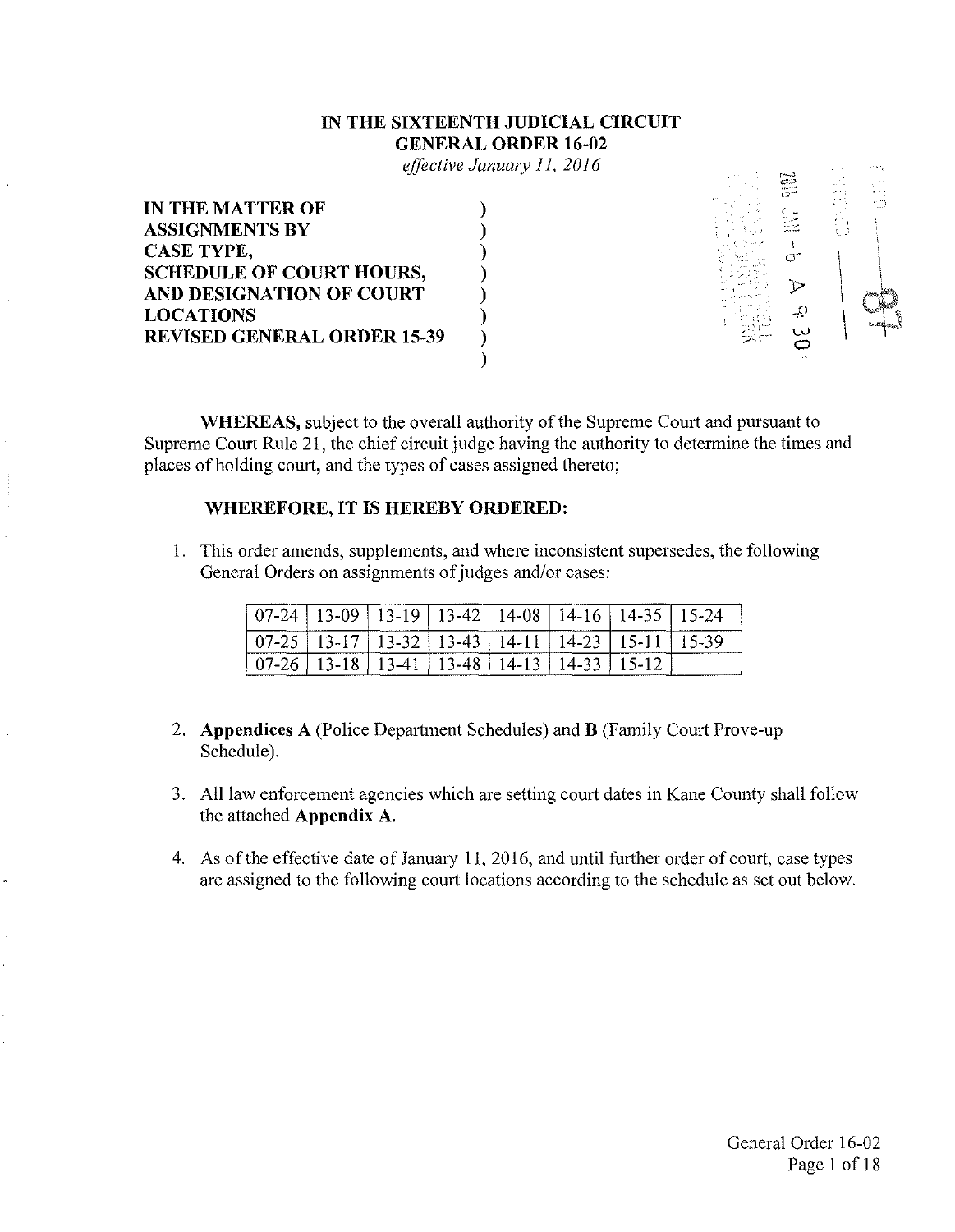# CHIEF JUDGE ADMINISTRATION KANE COUNTY JUDICIAL CENTER

### KCJC Room 301 Chief Judge General Administrative Court Call Monday - Friday 9:00 a.m.  $-4:30$  p.m.

Hand-up orders and non-contested matters including warrants, routine reassignments, and appointment of counsel

#### Special Settings

Monday - Friday 9:00 a.m.  $-4:30$  p.m. Contested matters set for hearing by order of the Chief Judge

### Official Bond Act Proceedings 5 ILCS 260/1 *et seq.*   $3<sup>rd</sup>$  Wednesday of January and July

9:30 a.m.

#### Hearings on Motions for Cause and Re-assignment Orders:

Hearings on Motions for Cause and Re-assignments pursuant to 725 ILCS 5/114-5 or 735 ILCS 5/2-1001 shall be heard by the Presiding Judge of the Division in which the matter is pending, or by another judge if so assigned. If a Presiding Judge is the subject of a Motion for Cause, recuses or is otherwise disqualified, the matter shall be heard by the Chief Judge or by another judge if so assigned. If the Chief Judge is the subject of a Motion for Cause, recuses or is otherwise disqualified or unavailable, the matter shall be heard by the Acting Chief Judge or Designated Acting Chief Judge.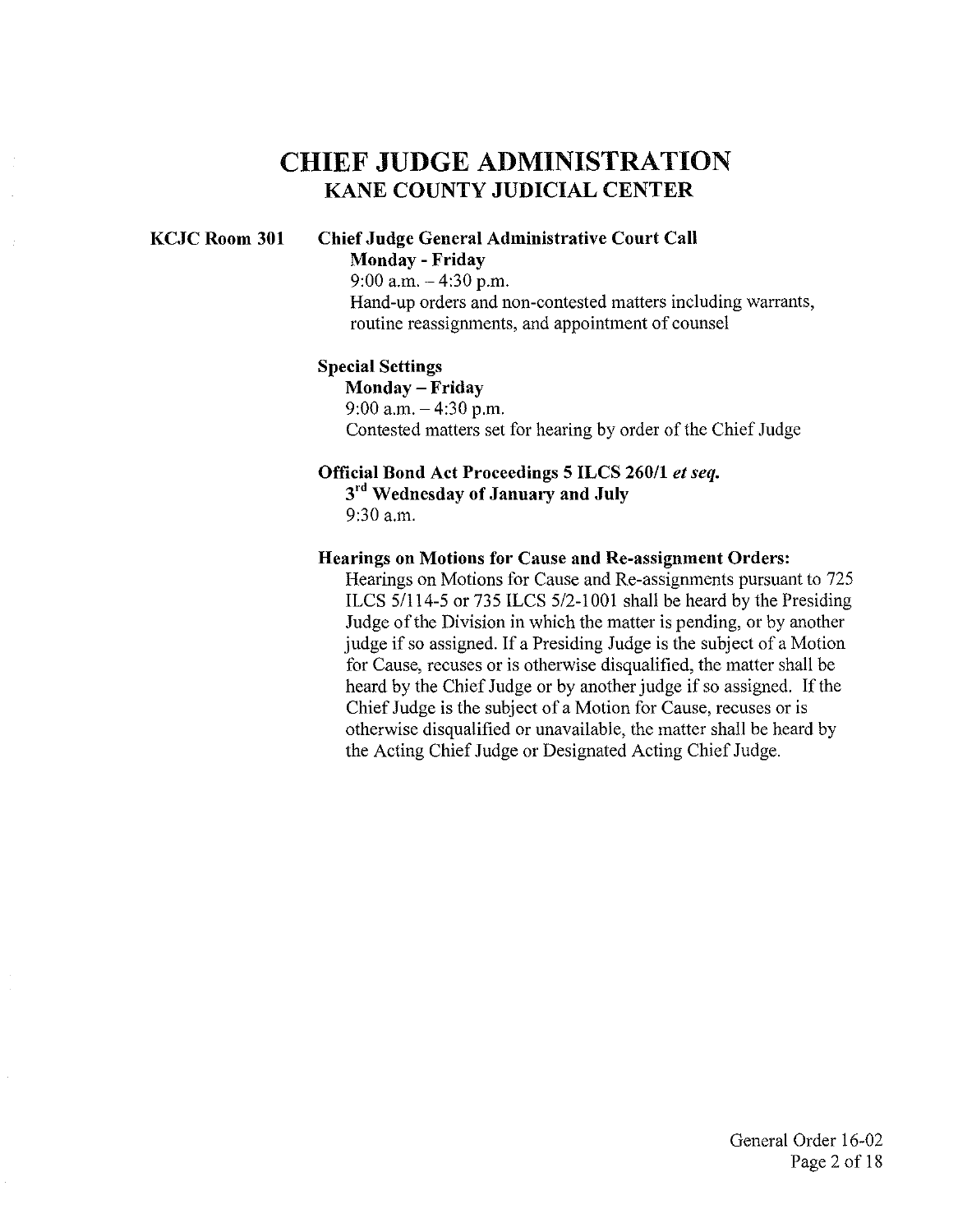# CHIEF JUDGE DIVISION KANE COUNTY JUDICIAL CENTER

# Special Assignment Judges

| <b>Floater Judge</b><br>(Judge B) | <b>Judge B</b><br>Floater coverage, when available, shall include Aurora Branch Court,<br>Carpentersville Branch Court, Elgin Branch Court, Kane County Branch<br>Court, and may include any other Kane County courtroom as assigned.                                                                       |
|-----------------------------------|-------------------------------------------------------------------------------------------------------------------------------------------------------------------------------------------------------------------------------------------------------------------------------------------------------------|
| CR 005 Judge                      | <b>Judge A</b>                                                                                                                                                                                                                                                                                              |
| (Judge A)                         | CR 005 Duty Judge<br>Monday - Friday:<br>8:30 a.m. Warrant & Bond Court<br>1:30 p.m. - Warrants & Bond Court, as needed                                                                                                                                                                                     |
|                                   | 9:00 a.m. - 4:30 p.m. Court Call<br>Emergency Orders of Protection, Applications for Eavesdrops,<br>arrest warrants, search warrants, administrative subpoenas issued<br>pursuant to 725 ILCS 5/115-17b, and other miscellaneous<br>matters as assigned.                                                    |
|                                   | 2nd and 3rd Wednesday of each month 9:30 a.m. Expungements                                                                                                                                                                                                                                                  |
|                                   | Thursday<br>9:30 a.m.<br><b>Preliminary Forfeiture Reviews pursuant to 720 ILCS 5/36-1.5</b><br>and 720 ILCS 570/505. If any court holiday falls on a Thursday,<br>any Preliminary Forfeiture Review which would otherwise be<br>noticed for such date shall instead be noticed for the following<br>Monday |
|                                   | Monday - Thursday Weddings No Appointments Required<br>$2:30$ p.m. $-4:00$ p.m.                                                                                                                                                                                                                             |
|                                   | Friday<br>1:30 to 4:00 p.m. Weddings No Appointments Required                                                                                                                                                                                                                                               |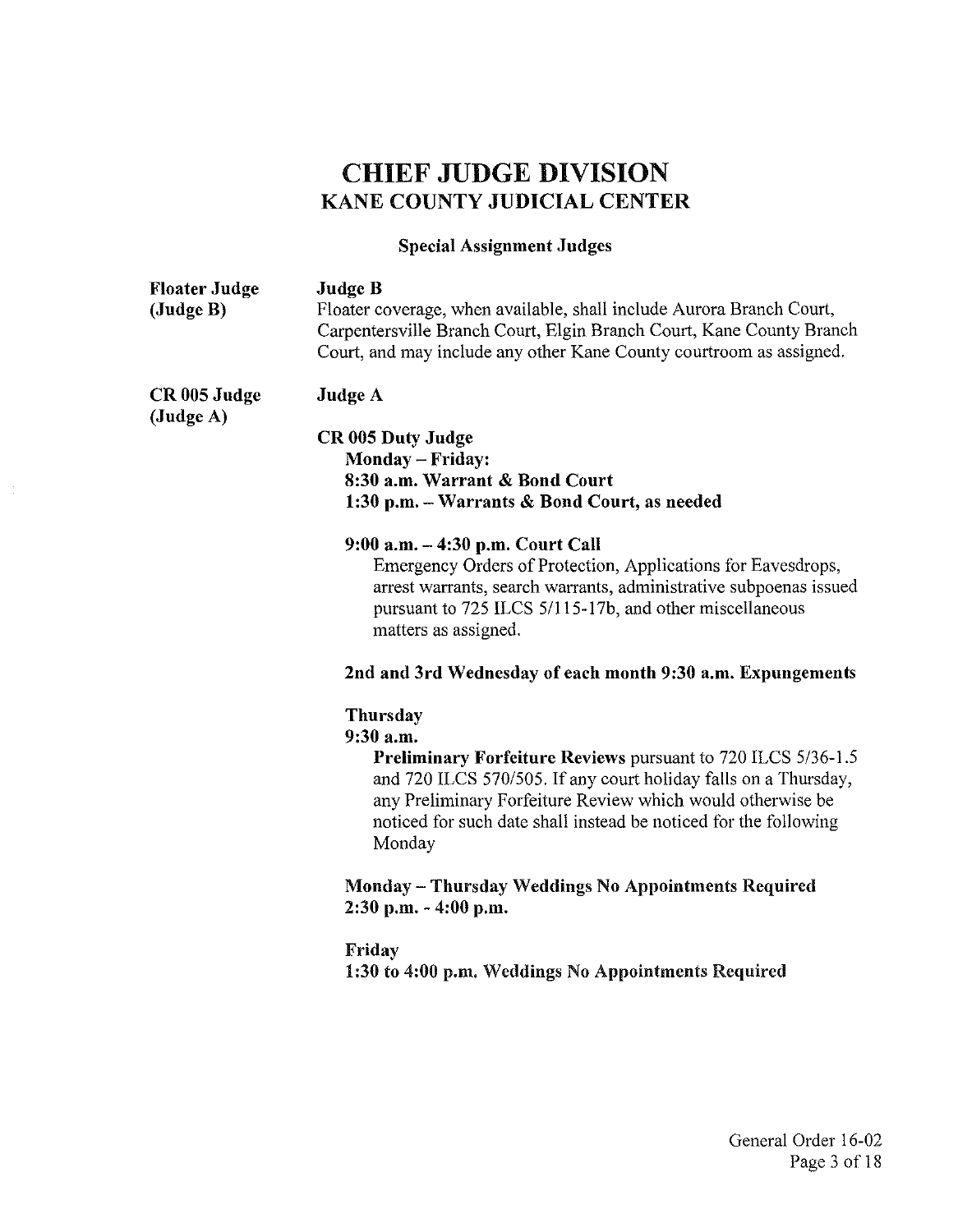#### **On-Call Duty Judge Rotating Judges as assigned by inter-office weekly schedule set through Chief Judges Office**

#### **Weekends and Court Holidays**

### **8:30 a.m. - 9:30 a.m. or docket completion, whichever is later KCJC CROOS Bond/Emergency Court**

Search warrants, Applications for Eavesdrops, Arrest warrants, Administrative subpoenas issued pursuant to 725 ILCS 5/115 l 7b, State Petitioned Emergency Orders of Protection, Emergency hearings pursuant to 735 ILCS 5/11-106.

#### **Monday - Friday after 4:30 p.m.**

#### **Week-ends and Court Holidays after Bond/Emergency Court**

Search warrants, Applications for Eavesdrops, Arrest warrants, Administrative subpoenas issued pursuant to 725 ILCS 5/115- 1 7b, State Petitioned Emergency Orders of Protection, Emergency hearings pursuant to 735 ILCS 5/11-106 which the On-Call Duty Judge determines are required to be heard before next day 8:30 a.m.

# **FELONY and SPECIAL COURT DIVISION KANE COUNTY JUDICIAL CENTER,**

### **ASSIGNMENT OF CASES**

#### **Newly Filed Felony Cases and Petitions**

All newly filed Felony cases and petitions shall be assigned randomly assigned to courtrooms: 217, 305, 311, 313, and 319.

Certain other petitions filed for relief in a closed felony case, or involving a felony charge, including, but not limited to, Petitions for a Certificate of Innocence and Post-Conviction Petitions, shall be assigned pursuant to separate general order.

Upon due consideration of all relevant factors, including but not limited to, prior reassignment of the same file, recusals and substitutions of judge, judicial scheduling, consolidation of cases, and equitable distribution of caseloads, the Chief Judge and Presiding Judge of the Division retain the discretion to assign any case.

#### **Violations of Probation**

Violations of Probation shall be assigned as follows:

• If filed in Drug Rehabilitation Court (DRC) or Treatment Alternative Court (TAC), any VOP shall remain in that assigned specialty court for hearing.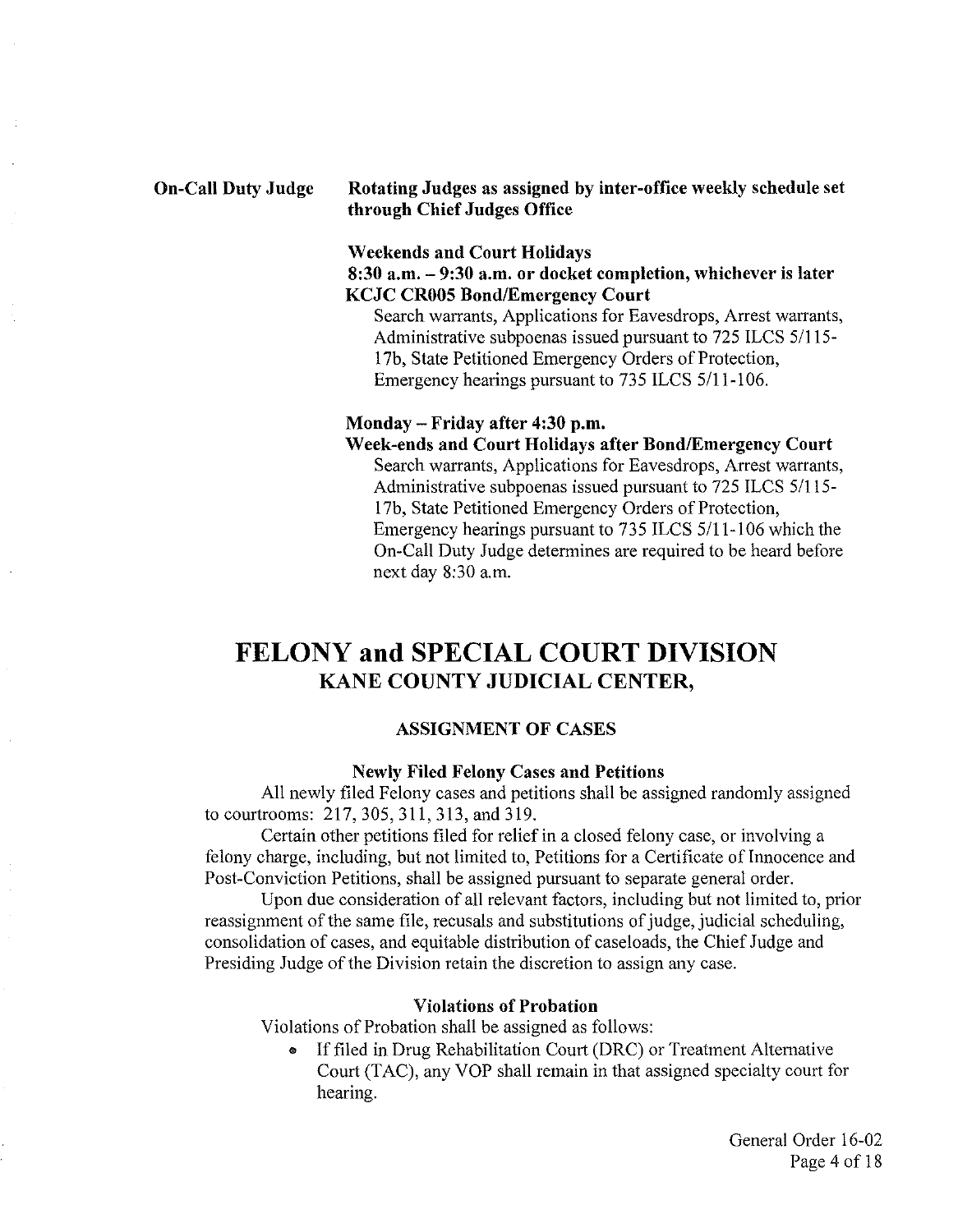• All other Violations of Probation shall be assigned to Courtroom 123 for hearing on the VOP, except when the defendant has a pending pre-trial felony, DRC or TAC, assignment shall then be pursuant to Gen. Order 07-24.

### Applicable to all Felony Cases

When practicable, hearings on orders of protection filed in felony cases should be heard by the assigned judge within the underlying criminal case. If not practicable, such hearings may be conducted as in any other case of order of protection.

All statutory summary suspension hearings on felony DUI cases and Orders of Protection on felony domestic violence cases shall be heard in the courtroom to which the case is assigned.

This order supersedes General Orders 07-25 and 07-26.

### CR217,311, Felony Trial

| 313, 319      | <b>Monday - Tuesday</b>                        |
|---------------|------------------------------------------------|
|               | 9:00 am or as set by court order               |
|               | 1:00 pm or as set by court order               |
|               | Jury and bench trials (felony and misdemeanor) |
|               | Special settings                               |
|               | <b>Wednesday - Friday</b>                      |
|               | $9:00$ am                                      |
|               | Status hearings, motions, warrant returns      |
|               | 1:00 pm or as set by court order               |
|               | Special settings                               |
| <b>CR 305</b> |                                                |
|               | <b>Felony Trials</b>                           |
|               | Monday – Wednesday, and Friday                 |
|               | 9:00 am or as set by court order               |
|               | 1:00 p.m. or as set by court order             |
|               | Jury and bench trials (felony and misdemeanor) |
|               | Special settings                               |
|               | Wednesday                                      |
|               | $9:00$ a.m.                                    |
|               | Status hearings, motions, warrant returns      |
|               | Thursday                                       |
|               | $9:00$ a.m.                                    |
|               | Status hearings, motions, warrant returns      |
|               | 1:00 p.m.                                      |
|               | <b>Treatment Alternative Court Staffing</b>    |
|               | 2:30 p.m.                                      |

Treatment Alternative Court

#### CR123 Drug Rehabilitation Court *I* VOP Hearing Monday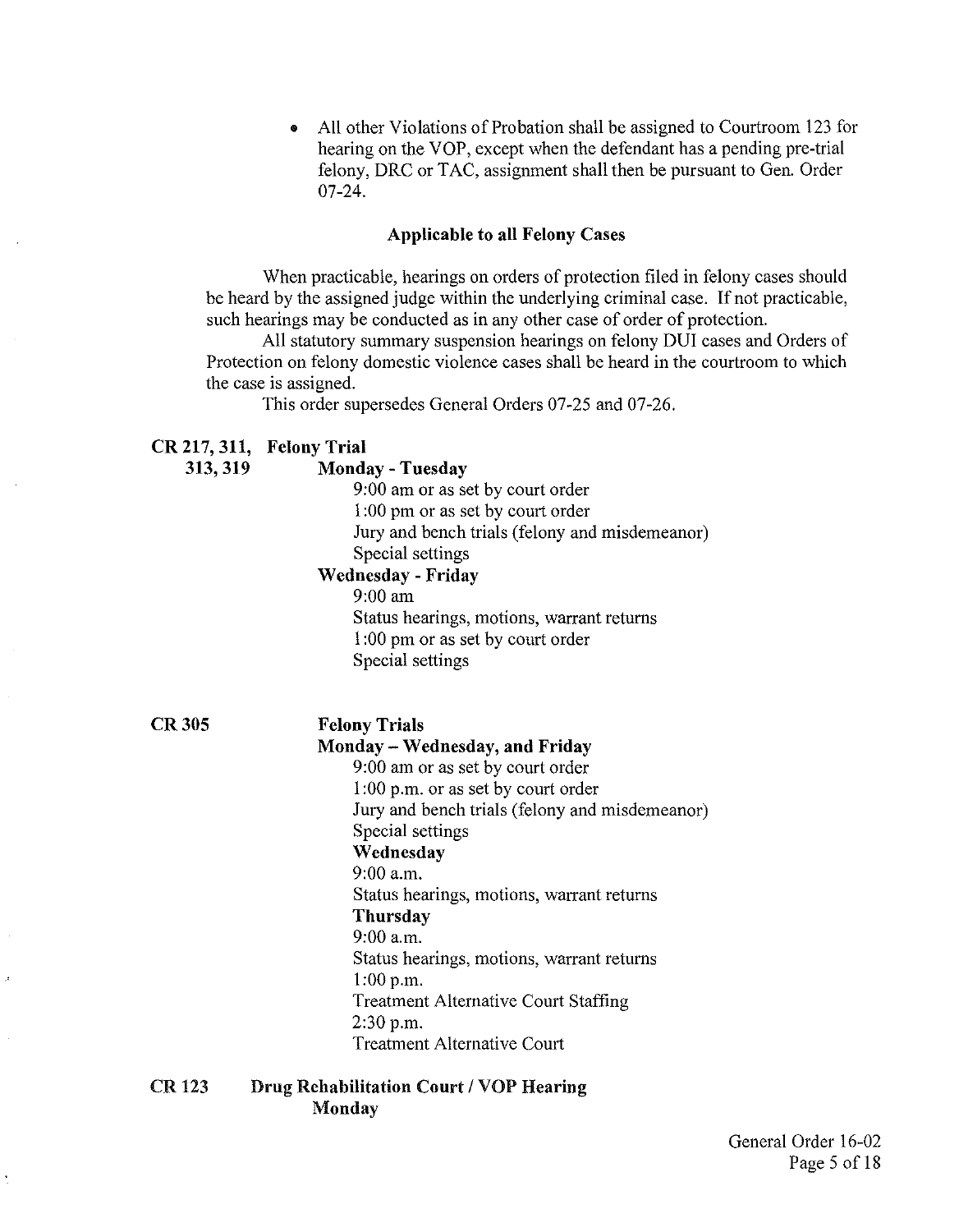9:00a.m.

VOP status, hearings

1 :00 p.m. or as set by court order

VOP hearings, special settings

### **Tuesday**

9:00 a.m. Drug Rehabilitation Court applications and pleas 10:00 a.m.

Diversion Program Cases

1:30 p.m.

DRC Staffing

### **Wednesday**

9:00 a.m. Drug Rehabilitation Court 1:30 p.m. Drug Rehabilitation Court 5:00 p.m. Drug Rehabilitation Court

### **Thursday**

9:00a.m.

VOP status, hearings

1:00 p.m. or as set by court order

VOP hearings, special settings

### **Friday**

9:00 a.m. Drug Rehabilitation Court 1:30 p.m. Special settings

# **TRAFFIC and MISDEMEANOR DIVISION KANE COUNTY JUDICIAL CENTER KANE BRANCH COURT AURORA BRANCH COURT**  ELGIN BRANCH COURT

### ALL TRAFFIC AND MISDEMEANOR CASES

Upon due consideration of all relevant factors, including but not limited to, prior reassignment of the same file, recusals and substitutions of judge, judicial scheduling, consolidation of cases, and equitable distribution of caseloads, the Chief Judge and Presiding Judge of the Division retain the discretion to assign any case.

### ASSIGNMENT OF PUBLIC DEFENDER, MDD, CONFLICT COUNSEL, AND OTHER COURT APPOINTED COUNSEL CASES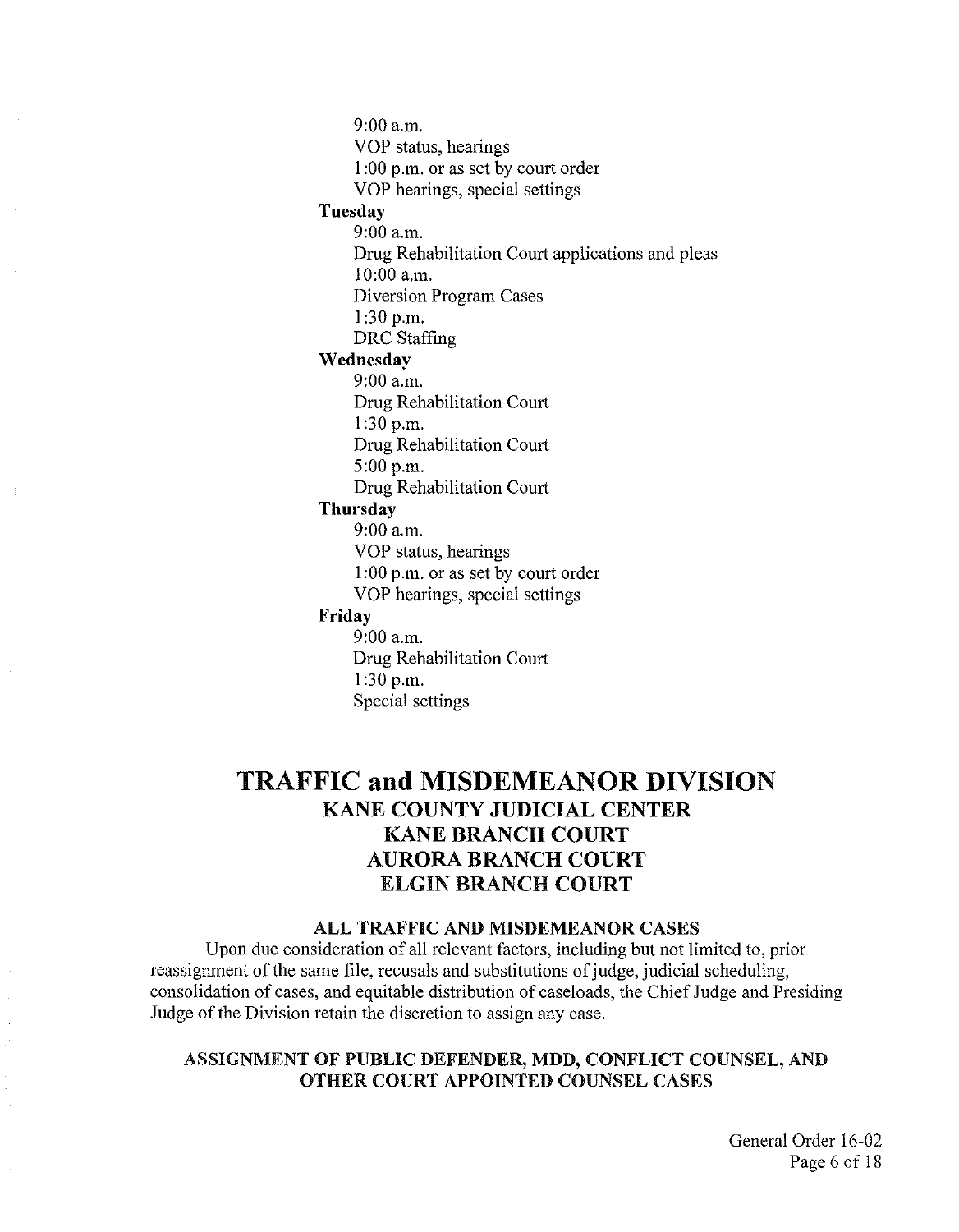Traffic, misdemeanor, and ordinance violation cases (other than DUI and domestic violence) where the Public Defender, MDD, Conflict Counsel, or other Court Appointed Counsel is appointed to represent a defendant shall be heard in the Kane Branch Court. Upon initial appointment of counsel in the Aurora or Elgin Branch Courts, the case shall be transferred to the Kane Branch Court at 9:00 am on the first available Monday court is in session for all further proceedings. Any failure to appear warrant issued thereafter in any such transferred case shall remain returnable to the Kane Branch Court.

Demand by appointed counsel to set a date certain for jury trial in any such case shall be transferred to the Presiding Judge of the Traffic and Misdemeanor Division as provided for below.

Misdemeanor DUI and domestic violence cases where the Public Defender, MDD, Conflict Counsel, or other Court Appointed Counsel is appointed to represent a defendant shall be heard in the regularly assigned courtrooms for such cases.

### ASSIGNMENT OF JURY TRIALS IN MATTERS INVOLVING TRAFFIC, MISDEMEANOR and ORDINANCE VIOLATION CASES

Hearing on all pre-trial motions (e.g. bond, discovery, pleadings, suppression, quash, dismiss, etc.) must be completed in the branch court before transfer to the Presiding Judge of the Traffic and Misdemeanor Division for assignment of a judge for jury trial. After such pretrial hearings are completed, upon demand to set a date certain for jury trial in any traffic, misdemeanor, or ordinance violation case pending in any branch court, such case shall be transferred for setting to the courtroom of the Presiding Judge of the Traffic and Misdemeanor Division at the Kane County Judicial Center at 1 :30 pm on the next available Thursday that court is in session. Upon assignment by the Presiding Judge, the trial judge shall set the jury trial date and final pre-trial hearing date for trial motions (e.g. *in limine* and jury instructions).

In any case transferred to the Kane County Judicial Center for jury trial, if the defendant waives jury, the file shall be transferred back for bench trial to the branch court which entered the jury trial transfer order, unless otherwise ordered by the trial judge for good cause shown.

In any case transferred to the Kane County Judicial Center for jury trial, upon issuance of a failure to appear warrant, the assigned jury trial judge shall enter an order transferring the case back to the Kane Branch Court if appointed counsel is assigned, or if not so assigned, to the originating branch court, for further proceedings including the return on the outstanding warrant.

#### CR203 Misdemeanor DUI, Municipal Ordinance Violation DUI, Misdemeanor and Felony matters as assigned. Monday:

9:00 a.m. Status and initial appearances  $1:30$  p.m. Bench trials and motions scheduled by Court order. Final jury pre-trials Tuesday 8:30 a.m. Jury trials and specially set matters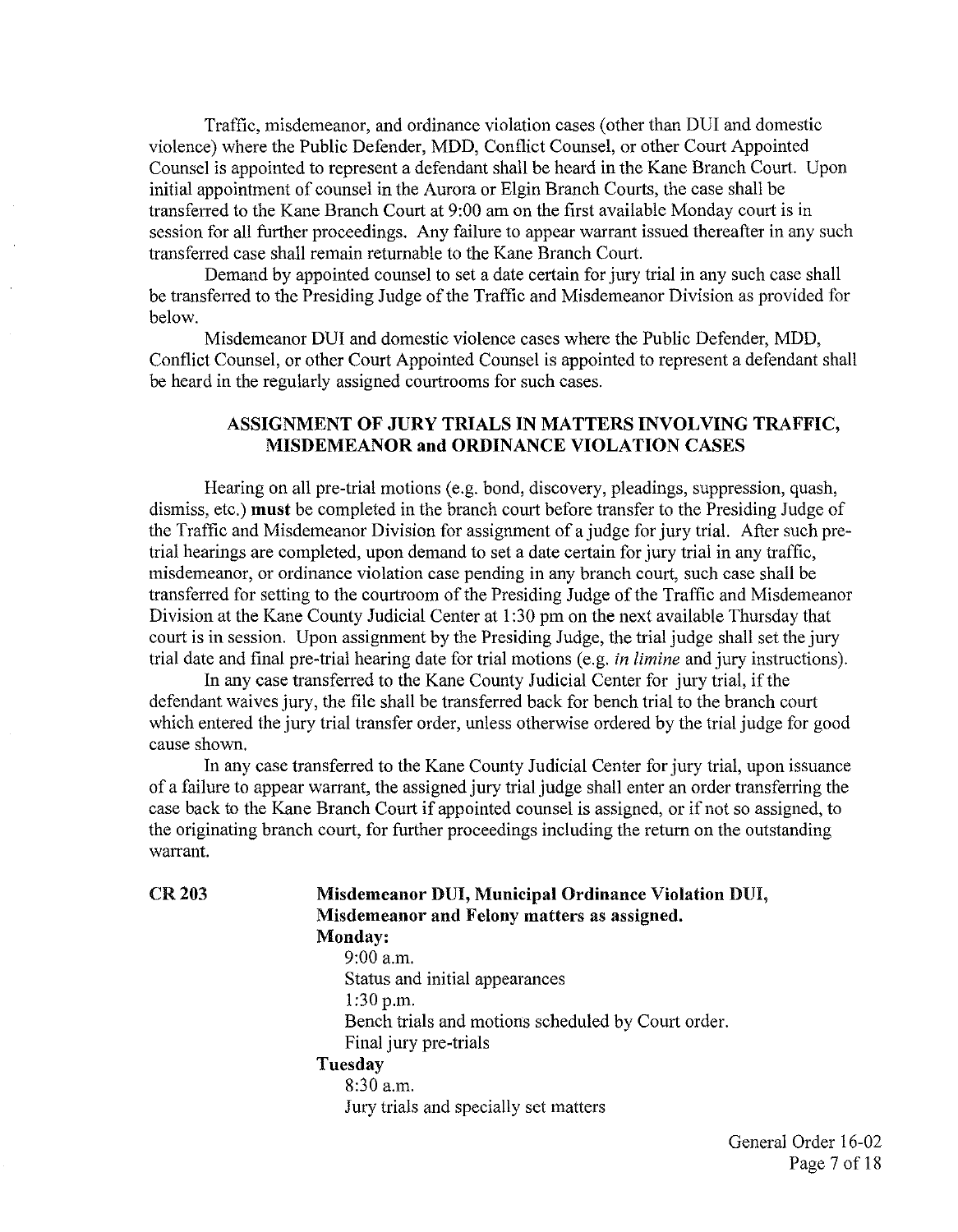1:30 p.m.

Bench trials and motions scheduled by Court order.

#### **Wednesday**

9:00 a.m.

Status and initial appearances, DUI post-conviction returns 1:30 p.m.

Bench trials and motions scheduled by Court order.

### **Thursday**

9:00 a.m. DUI post-conviction returns

1:30 p.m.

Municipal DUis, status, motions bench trials

### **Friday**

9:00 a.m. Status, DUI Statutory Summary Suspension hearings. 1:30 p.m. Bench trials and motions scheduled by Court order.

### **Misdemeanor Domestic Violence cases, misdemeanor jury demands, misdemeanor and felony matters as assigned.**

### **Monday:**

**CR209** 

9:00 a.m.

Misdemeanor status and returns

1:30 p.m.

Final jury pre-trials and specially set matters by the Court.

### **Tuesday:**

8:30 a.m.

Jury trials which will be completed within one day and bench trials

### **Wednesday:**

9:00 a.m.

Status and returns.

1:30 p.m.

Bench trials, criminal orders of protection and motions

### **Thursday:**

9:00 a.m.

Post sentence

1:30 p.m.

Specially set matters by the Court

### **Friday:**

9:00 a.m.

Status and returns on domestic violence matters

 $1:30 p.m.$ 

Bench trials and motions and specially set matters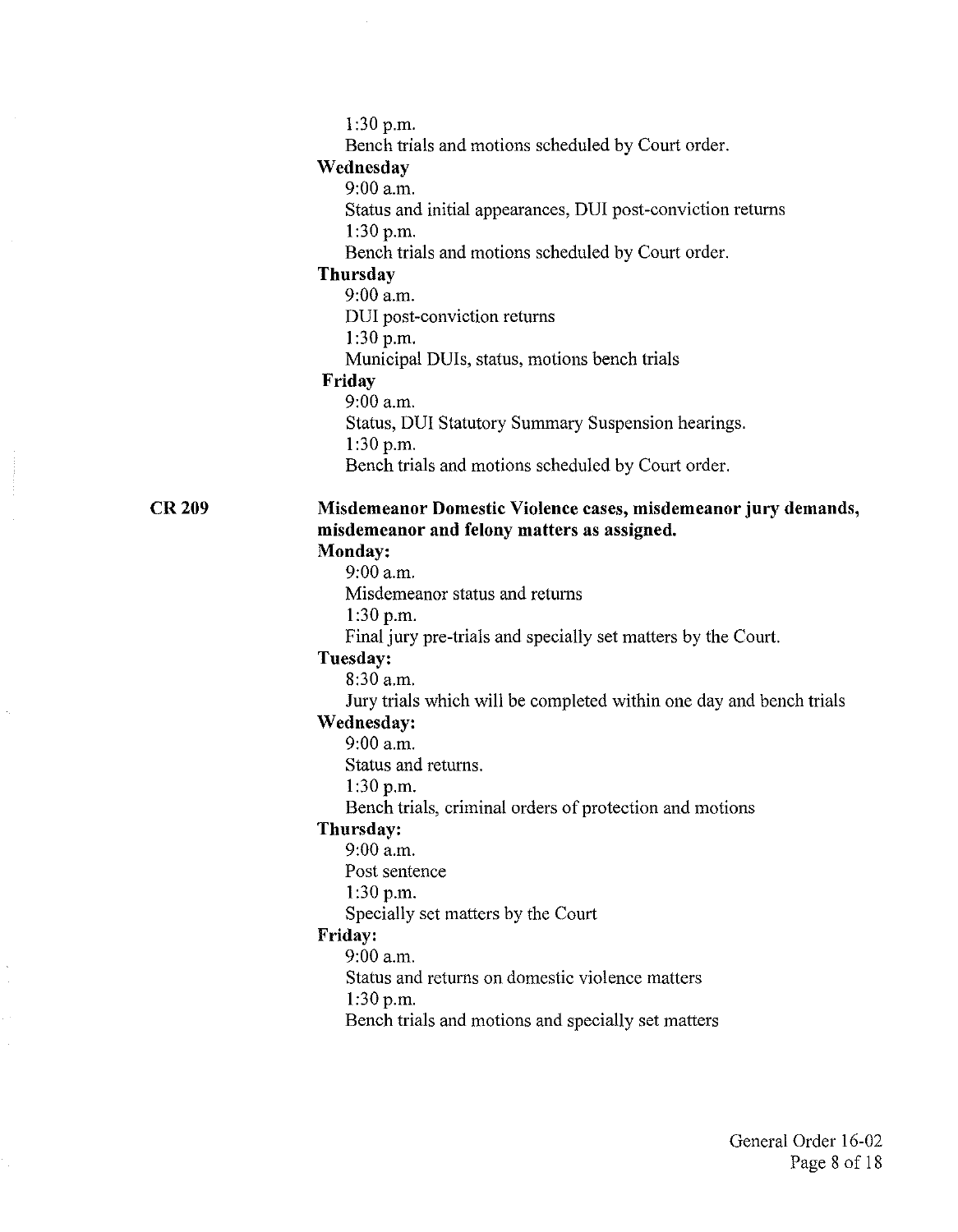| <b>Kane Branch Court</b>     | <b>Traffic, Misdemeanor, and Statutory Summary Suspension</b><br><b>Hearings</b><br>Specific days and times in which police officers from various police<br>departments will appear in court are incorporated herein as<br>Appendix A.                                                                                                                                                                                                                                                                                                              |
|------------------------------|-----------------------------------------------------------------------------------------------------------------------------------------------------------------------------------------------------------------------------------------------------------------------------------------------------------------------------------------------------------------------------------------------------------------------------------------------------------------------------------------------------------------------------------------------------|
|                              | Monday:<br>9.00 a.m.<br>Appointed Counsel<br><b>DUI Statutory Summary Suspension hearings</b><br>1:00 p.m.<br><b>DUI Statutory Summary Suspension hearings</b><br>Tuesday, Wednesday, and Thursday<br>$9:00$ a.m.<br>Initial appearances, motions and status<br>10:30 a.m.<br>All returns and bench trials<br>$1:00$ p.m.<br>Initial appearances, motions, status and bench trials<br>Friday:<br>$9:00$ a.m.<br>Initial appearances, motions and status<br>10:30 a.m.<br>All returns and bench trials<br>$1:00$ p.m.<br>Trials and special settings |
| <b>Elgin Branch</b><br>Court | <b>Traffic and Misdemeanor</b><br>Specific days and times in which police officers from various police<br>departments will appear in court are incorporated herein as<br>Appendix A. No cases shall be set for any December 24 or December<br>31 dates, and the Clerk shall permanently adjust the Elgin Branch<br>Court docket accordingly. Elgin Branch Court Bond Call on every<br>December 24 and December 31 shall proceed at the KCJC as if held<br>on a weekend or official court holiday                                                    |
|                              | Monday, Tuesday, and Thursday<br>$8:30$ a.m.<br><b>Bond Call</b><br>9:00 a.m.<br>Initial appearances, motions and status<br>10:30 a.m.<br>All returns and bench trials<br>$1:00$ p.m.<br>Initial appearances, motions, status and bench trials<br>Wednesday:                                                                                                                                                                                                                                                                                        |

 $\overline{\phantom{a}}$ 

 $\hat{\boldsymbol{\gamma}}$ 

 $\frac{1}{2}$ 

 $\ddot{\phantom{a}}$ 

í,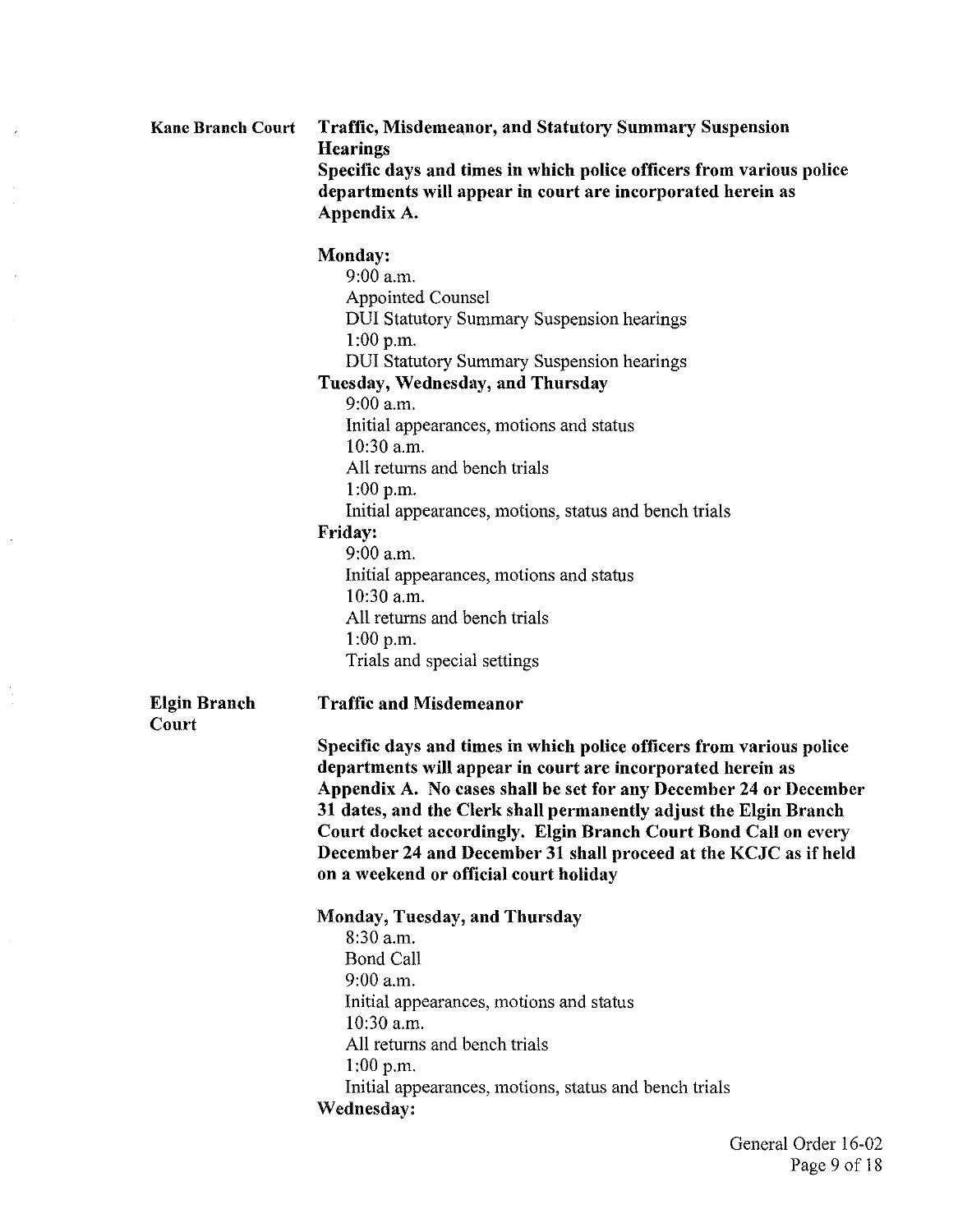|               | $8:30$ a.m.                                                          |
|---------------|----------------------------------------------------------------------|
|               | <b>Bond Call</b>                                                     |
|               | $9:00$ a.m.                                                          |
|               | Carpentersville Court                                                |
|               | $1:00$ p.m.                                                          |
|               | Elgin Branch Court returns, bench trials and motions                 |
|               | <b>Friday:</b>                                                       |
|               | 8:30 a.m.                                                            |
|               | <b>Bond Call</b>                                                     |
|               | $9:30$ a.m. $-$ docket completion                                    |
|               | <b>Mental Health Call</b>                                            |
|               | Mental Health cases including Elgin State Hospital and Presence      |
|               | Saint Joseph Hospital. If any court holiday falls on a Friday, any   |
|               | Mental Health hearing which would otherwise be noticed for such      |
|               | date shall instead be noticed for the following Monday.              |
|               | 1:30 p.m. to 4:30 p.m. after Mental Health Call as available         |
|               | <b>KCJC CR 005</b>                                                   |
|               | Back-up Weddings                                                     |
|               | Back-up Emergency Orders of Protection                               |
|               |                                                                      |
| Aurora Branch | <b>Traffic and Misdemeanor Judge</b>                                 |
| Court         |                                                                      |
|               |                                                                      |
|               | Specific days and times in which police officers from various police |
|               | departments will appear in court are incorporated herein as          |
|               | Appendix A.                                                          |
|               |                                                                      |
|               | Monday, Wednesday, Thursday and Friday:                              |
|               | $8:00$ a.m.                                                          |
|               | Bond Call (misdemeanors)                                             |
|               | $9:00$ a.m.                                                          |
|               | Initial appearances, motions and status<br>10:30 a.m.                |
|               |                                                                      |
|               | All returns and bench trials                                         |
|               | $1:00$ p.m.                                                          |
|               | Initial appearances, motions, status and bench trials                |
|               | Tuesday:<br>8:00 a.m.                                                |
|               | Bond Call (misdemeanors)                                             |
|               | $9:00$ a.m.                                                          |
|               | Initial appearances, motions and status                              |
|               | 2.00 p.m.                                                            |
|               | Initial appearances, returns, motions, and bench trials              |
|               | <b>Mental Health Court Presence Mercy Medical Center</b>             |

 $\hat{\boldsymbol{\beta}}$ 

As scheduled by the Chief Judge and judge presiding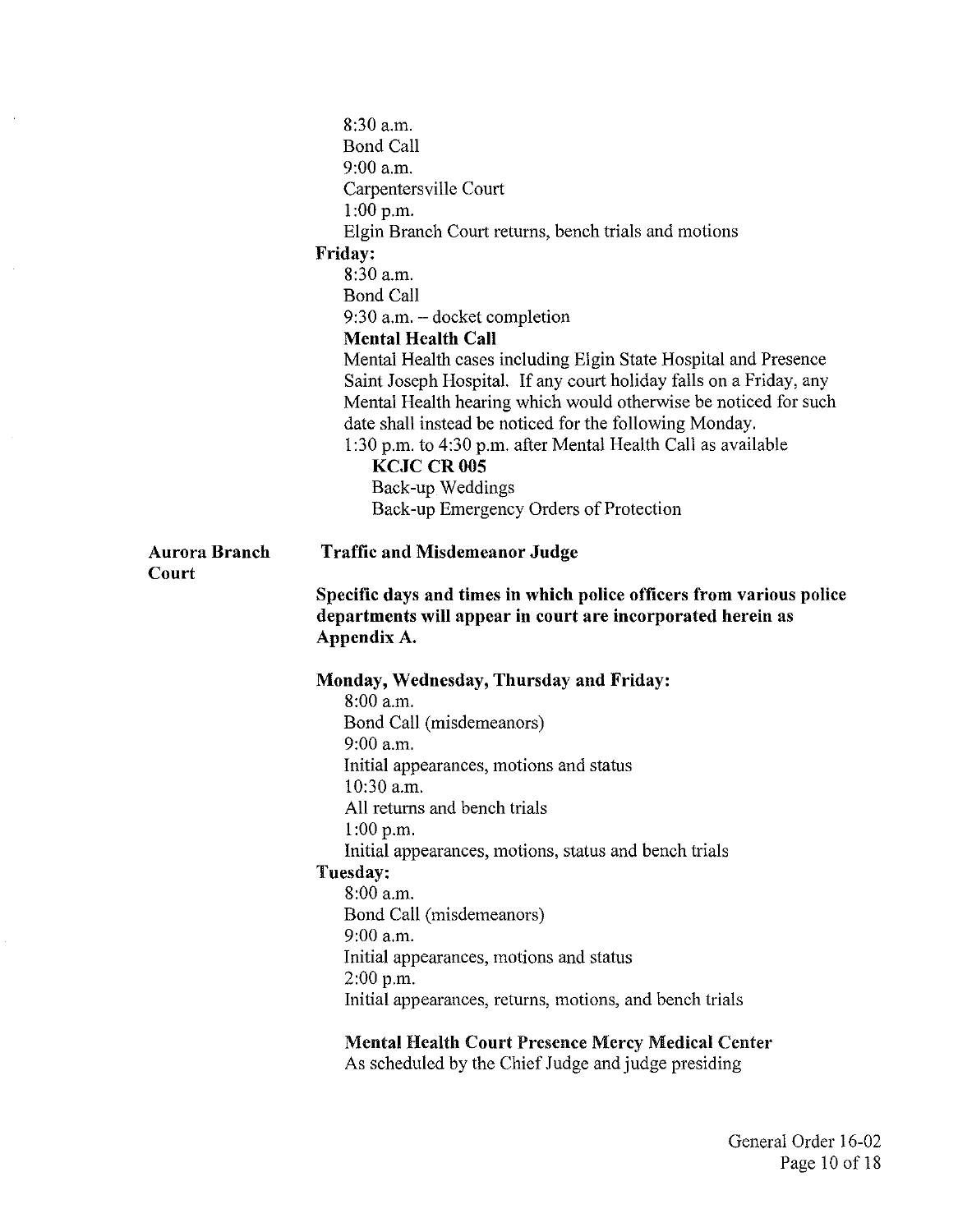# CIVIL DIVISION KANE COUNTY COURTHOUSE

## All Civil Division Cases

All matters regarding assignment of cases shall be heard by the Presiding Judge of the Civil Division. If the Presiding Judge is not available or is otherwise conflicted out, the designated Acting Presiding Judge will hear matters regarding assignment of cases.

 $\ddot{\phantom{0}}$ 

| <b>Courtroom 110</b>       | Decedent Probate, Probate Guardianships, and cases as assigned<br><b>Monday - Friday:</b><br>$9:00$ a.m.<br>Probate motions and status<br>$10:30$ a.m.<br>Hearings, trials, and settlement conferences set by Court order only<br>$1:00$ p.m.<br>Hearings, trials and settlement conferences set by Court order only                                                                                        |
|----------------------------|-------------------------------------------------------------------------------------------------------------------------------------------------------------------------------------------------------------------------------------------------------------------------------------------------------------------------------------------------------------------------------------------------------------|
| Courtroom 120              | Small Claims, and cases as assigned<br>Monday:<br>$9:00$ a.m.<br>One day small claims jury trials<br>Tuesday, Wednesday and Thursday:<br>$9:00$ a.m.<br><b>Status</b><br>10:30 a.m.<br>Motions<br>$1:00$ p.m.<br><b>Bench</b> trials<br>Friday:<br>$9:00$ a.m.<br>Pro se matters<br>10:30 a.m.<br>Contested pro se motions<br>$1:00$ p.m.<br><i>Pro se</i> bench trials and final pre-trials for jury cases |
| Courtroom 150<br>Municipal | Mortgage Foreclosure, Chancery Mechanics Liens, Tax and<br><b>Municipal Corporations, and cases as assigned</b><br>Monday:<br>$9:00$ a.m.<br>Case management conferences, status, defaults, and motions<br>10:30 a.m.<br>Contested motions by Court order only                                                                                                                                              |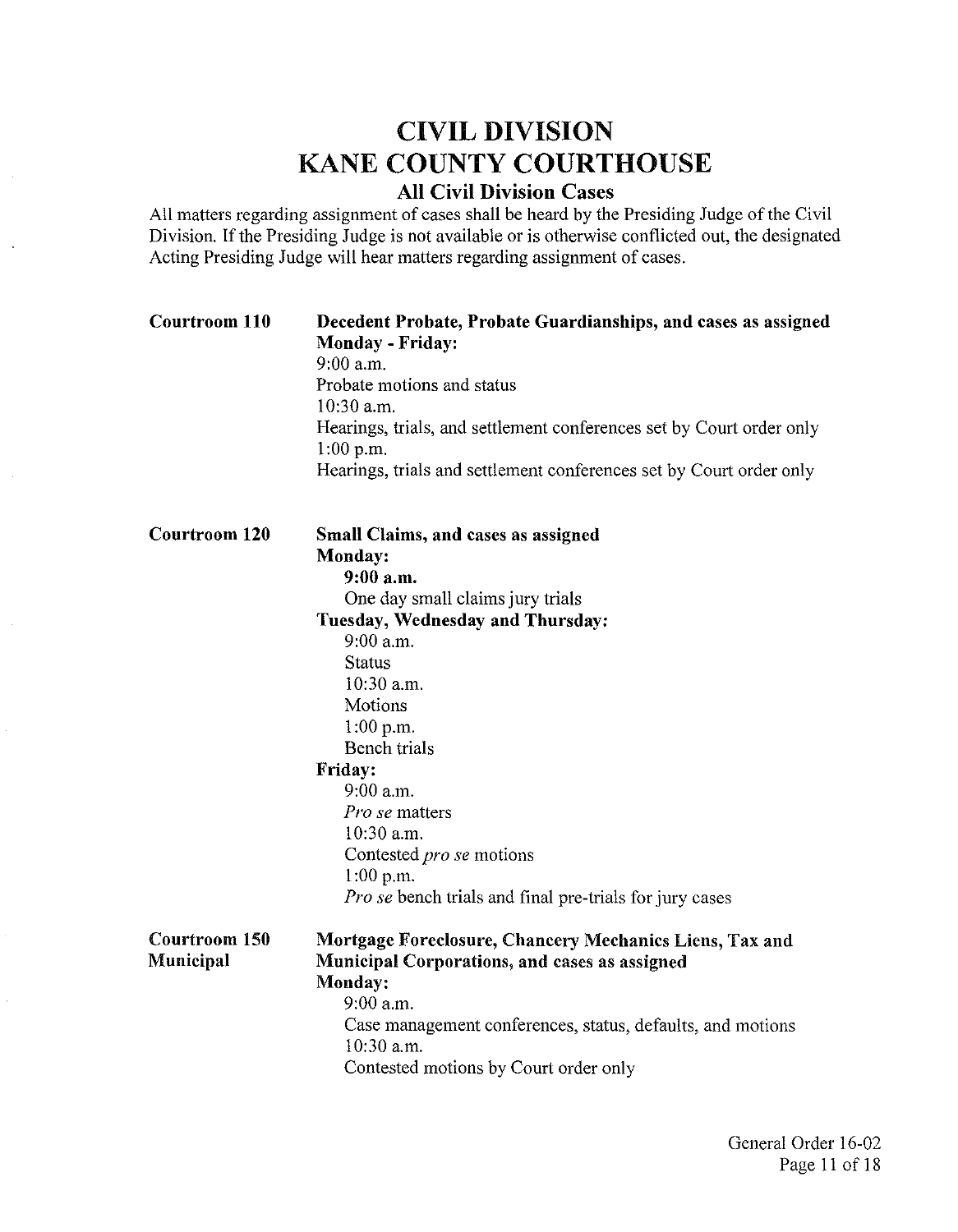1:00 p.m.

Mortgage foreclosure confirmation hearings

### Tuesday through Friday:

9:00 a.m. Case management conferences, status, defaults, and motions 10:30 a.m. Contested motions by Court order only 1:00 p.m. Trials and Special settings

#### Courtroom 250 Law Medium, Forcible Entry and Detainer Law Medium, Miscellaneous Remedy, Arbitration bench and jury trials, and cases as assigned

### Monday:

9:00 a.m. Returns, motions and status

9:30 a.m.

Trials and Special Settings by court order

### Tuesday, Wednesday and Thursday:

9:00 a.m.

Returns, motions and status

10:30 a.m.

Hearings, trials and settlement conferences set by Court order only 1:00 p.m.

Hearings, trials and settlement conferences set by Court order only

### Friday:

9:00 a.m.

Pro se plaintiff arbitration, forcible entry and detainer, case management conferences, status returns and defaults 10:30 a.m.

Pro se plaintiff arbitration, forcible entry and detainer, contested motion through scheduling or by Court order only 1:00 p.m.

Trials and special settings by Court order only

#### Courtroom 320 Chancery, Eminent Domain, MR Administrative Review and Declaratory Judgements Only, and MC cases as assigned Monday through Friday:

Administrative motions, chancery, eminent domain, set by schedule approved by Presiding Judge of the Division and assigned judge or by order of the Court during regular court hours.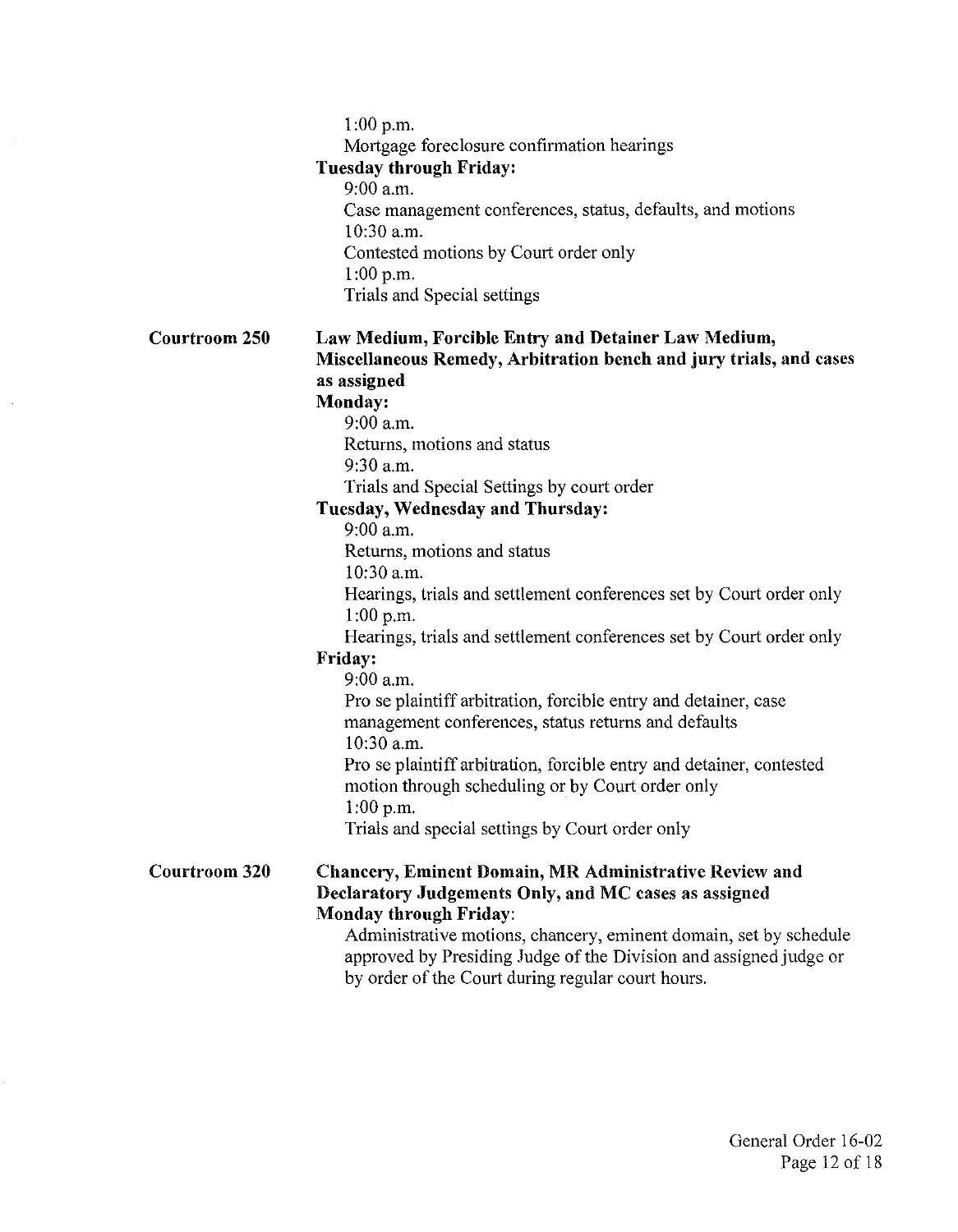#### **Courtroom 310, 340, 350**

**Law Jury Monday - Friday**  9:00 am Motions, hearings and matters set by court order 1:00 pm Motions, hearings, and matters set by court order Cases set by schedule during regular court hours approved by Presiding Judge of the Division and assigned judge or by order of the Court.

## **FAMILY DIVISION KANE COUNTY JUDICIAL CENTER**

#### **All Family Division Cases**

Upon due consideration of all relevant factors, including but not limited to, prior reassignment of the same file, recusals and substitutions of judge, judicial scheduling, consolidation of cases, and equitable distribution of caseloads, the Chief Judge and Presiding Judge of the Division retain the discretion to assign any case.

Prove-ups shall be scheduled before a Family Division Judge, other than in Courtroom 101, as per the Prove-up Schedule incorporated herein as **Appendix B.** 

Back-up judicial support to Weddings and Emergency Orders of Protection otherwise assigned to CR 005 as directed by the Chief Judge and Presiding Judge of the Division.

### **CR 101 Child Support, Paternity, Interim and Plenary Orders of Protection Monday:**

9:00 a.m. Child support enforcement and Paternity cases 1:30 p.m. Trials

#### **Tuesday and Thursday**

9:00a.m. Orders of Protection 1:30 p.m. Orders or Protection

#### **Wednesday:**

9:00a.m.

Child support enforcement and Paternity cases

1:30 p.m.

Trials

4:30 p.m.

Night court  $(2^{nd}$  and  $4^{th}$  Wednesday of each month)

### Fridays:

9:00a.m. Child support enforcement and Paternity cases 1:30 p.m.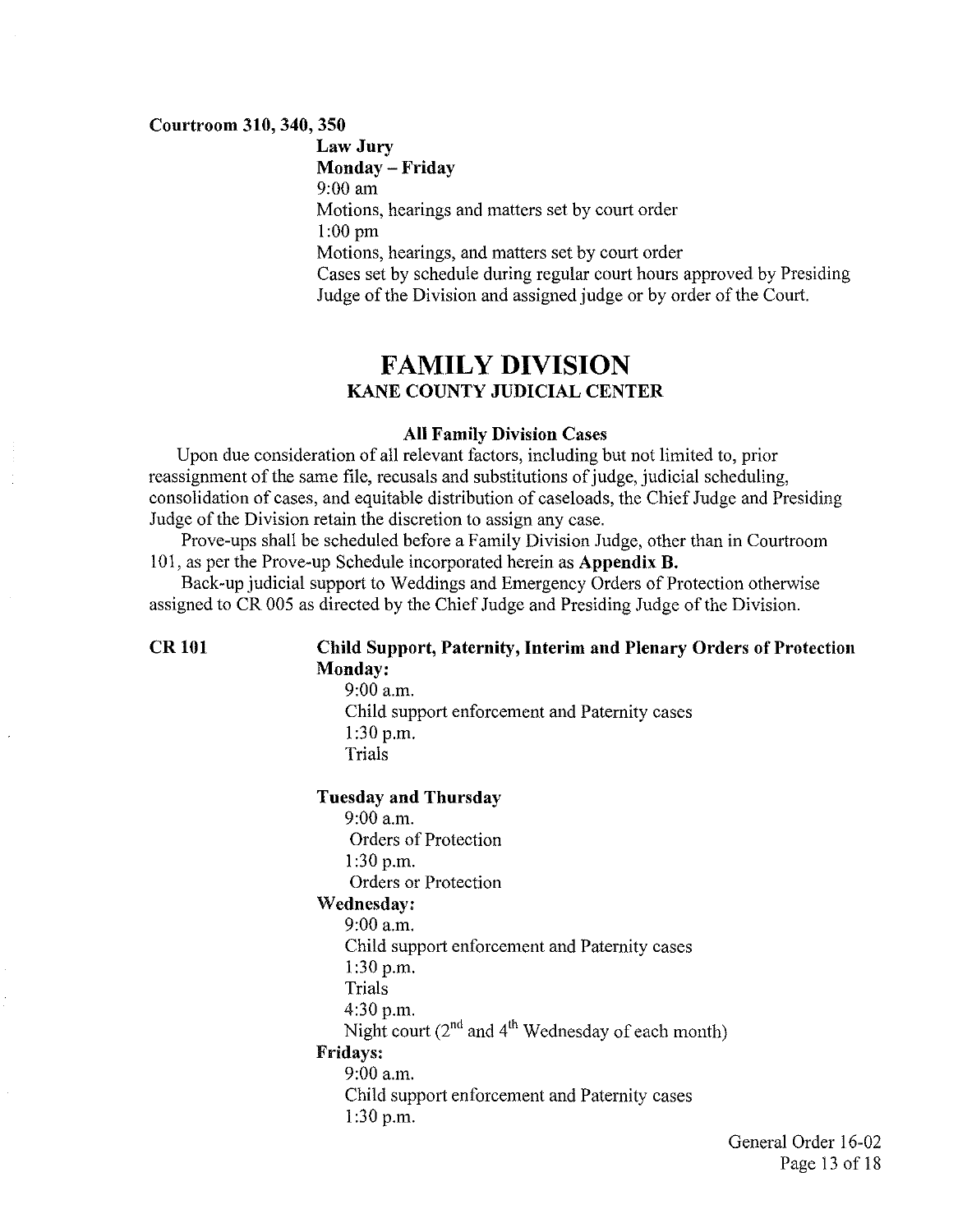|              | Plenary Orders of Protection or specially set matters                 |
|--------------|-----------------------------------------------------------------------|
| <b>CR111</b> | <b>Family Trial</b>                                                   |
|              |                                                                       |
|              | Monday:<br>9:00 a.m.                                                  |
|              |                                                                       |
|              | Motions by scheduling                                                 |
|              | $1:30$ p.m.<br>Trial                                                  |
|              |                                                                       |
|              | Tuesday                                                               |
|              | $9:00$ a.m.                                                           |
|              | Motions by scheduling and emergency motions                           |
|              | 1:00 p.m.                                                             |
|              | Prove-up Call                                                         |
|              | $1:30$ p.m.                                                           |
|              | Trials                                                                |
|              | Wednesday:                                                            |
|              | 9:00 a.m.                                                             |
|              | Motions by scheduling and emergency motions                           |
|              | $1:30$ p.m.                                                           |
|              | Trials                                                                |
|              | Pro Se Night Court (4 <sup>th</sup> Wednesday of each month in CR111) |
|              | <b>Thursday</b>                                                       |
|              | $9:00$ a.m.                                                           |
|              | Special settings                                                      |
|              | $11:00$ a.m.                                                          |
|              | Prove-up call                                                         |
|              | 1.30 p.m.                                                             |
|              | Trials                                                                |
|              | Friday:                                                               |
|              | $9:00$ a.m.                                                           |
|              | Case management conferences                                           |
|              | 10:00 a.m.                                                            |
|              | Pre-trial conferences                                                 |
|              | 1:30 p.m.                                                             |
|              | Trials                                                                |
| <b>CR113</b> | <b>Family Trial</b>                                                   |
|              | Monday:                                                               |
|              | 9:00 a.m.                                                             |
|              | Motions by scheduling and emergency motions                           |
|              | 1.30 p.m.                                                             |
|              | Trials                                                                |
|              | Tuesday:                                                              |
|              | 9:00 a.m.                                                             |
|              | Special settings                                                      |
|              | 11:00 a.m.                                                            |
|              | Prove-up call                                                         |
|              |                                                                       |

 $\sim 10^{-1}$ 

 $\hat{\mathcal{A}}$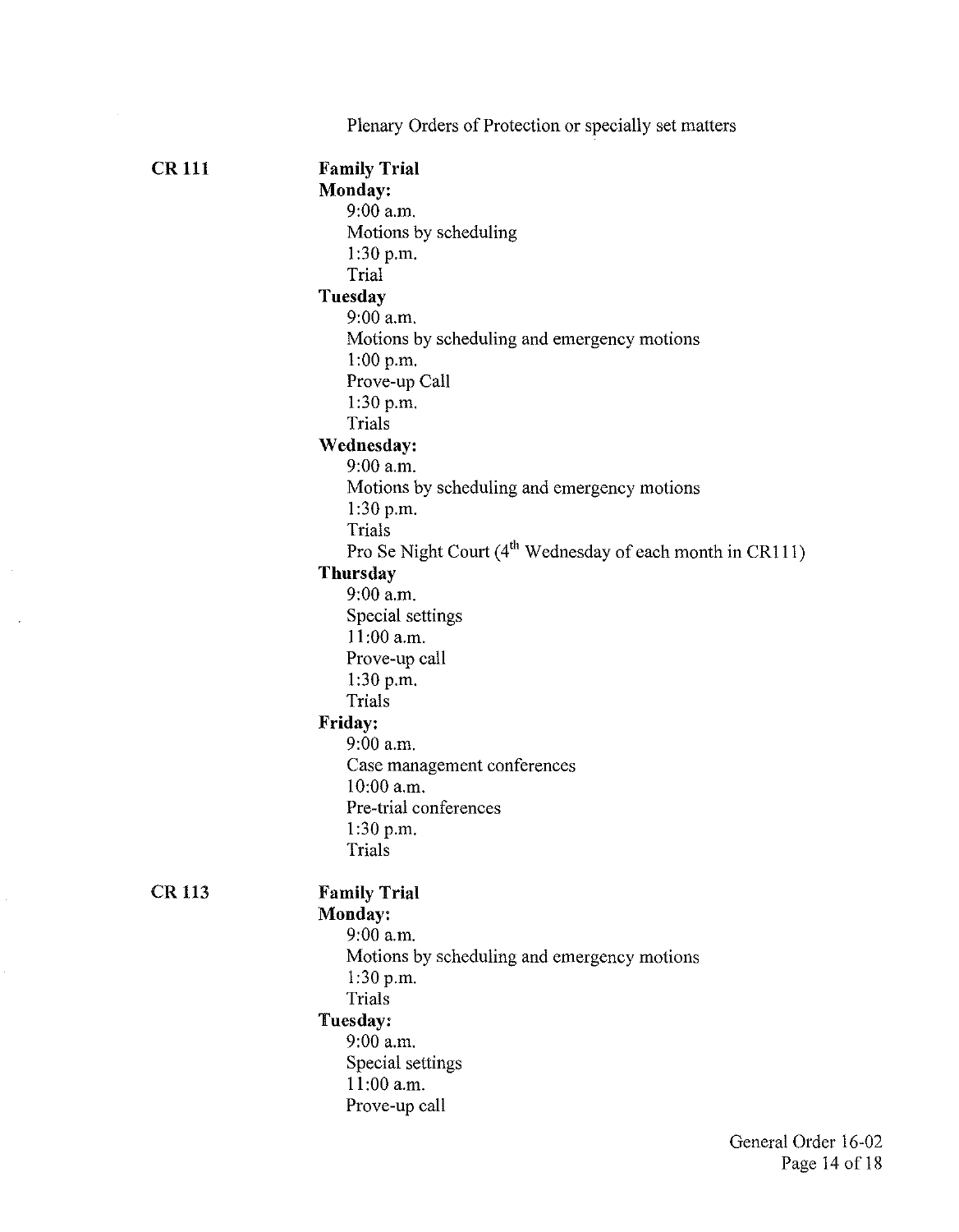| $1:30$ p.m.                                                           |
|-----------------------------------------------------------------------|
| Trials                                                                |
| Wednesday:                                                            |
| $9:00$ a.m.                                                           |
| Motions by scheduling                                                 |
| $1:00$ p.m.                                                           |
| Prove-up call                                                         |
| $1:30$ p.m.                                                           |
| <b>Trials</b>                                                         |
| Pro Se Night Court (4 <sup>th</sup> Wednesday of each month in CR111) |
| Thursday                                                              |
| 9.00 a.m.                                                             |
| Motions by scheduling and emergency motions                           |
| $1:30$ p.m.<br>Trials                                                 |
| <b>Friday:</b>                                                        |
| 9.00 a.m.                                                             |
| Case management conferences                                           |
| $10:00$ a.m.                                                          |
| Pretrial conferences                                                  |
| $1:30$ p.m.                                                           |
| Trials                                                                |
| <b>Family Trials</b>                                                  |
| Monday:                                                               |
| 9:00 a.m.                                                             |
| Motions by scheduling                                                 |
| $1:00$ p.m.<br>Prove-up call                                          |
| $1:30$ p.m.                                                           |
| Trials                                                                |
| Tuesday                                                               |
| 9.00 a.m.                                                             |
| Motions by scheduling and emergency motions                           |
| 1.30 p.m.                                                             |
| Trials                                                                |
| Wednesday:                                                            |
| $9:00$ a.m.                                                           |
| Special settings                                                      |
| $11:00$ a.m.                                                          |
| Prove-up call                                                         |
| 1:30 p.m.<br>Trials                                                   |
| Pro Se Night Court (4 <sup>th</sup> Wednesday of each month in CR111) |
| Thursday                                                              |
|                                                                       |

**CR201** 

 $\hat{\phi}$ 

General Order 16-02 Page 15of18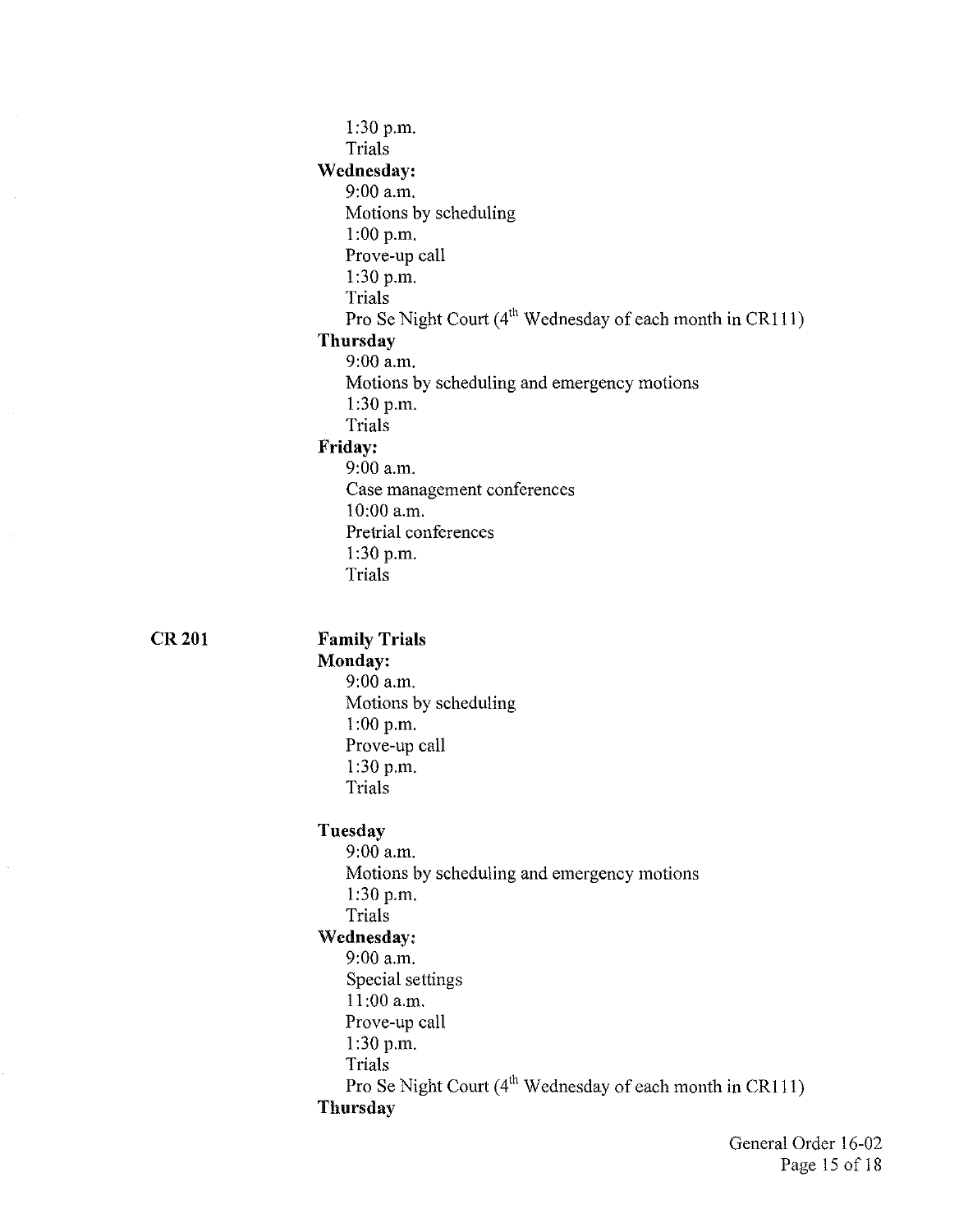9:00a.m. Motions by scheduling and emergency motions 1 :30 Trials **Friday:**  9:00 a.m. Case management conferences 10:00 a.m. Pretrial conferences 1:30 p.m. Trials **Family Law Trial Judge Monday:**  9:00 a.m. Special Settings 11:00 a.m. Prove-up call 1:30 p.m. Trials **Tuesday**  9:00 a.m. Motions by scheduling and emergency motions 1:30 p.m. Trials **Wednesday:**  9:00 a.m. Motions by scheduling 1:30 p.m. Trials Pro Se Night Court (4<sup>th</sup> Wednesday of each month in CR111) **Thursday**  9:00 a.m. Motions by scheduling and emergency motions 1:00 p.m. Prove-up call 1:30 p.m. Trials **Friday:**  9:00 a.m. Case management conferences 10:00 a.m. Pretrial conferences 1:30 p.m. Trials

**CR211**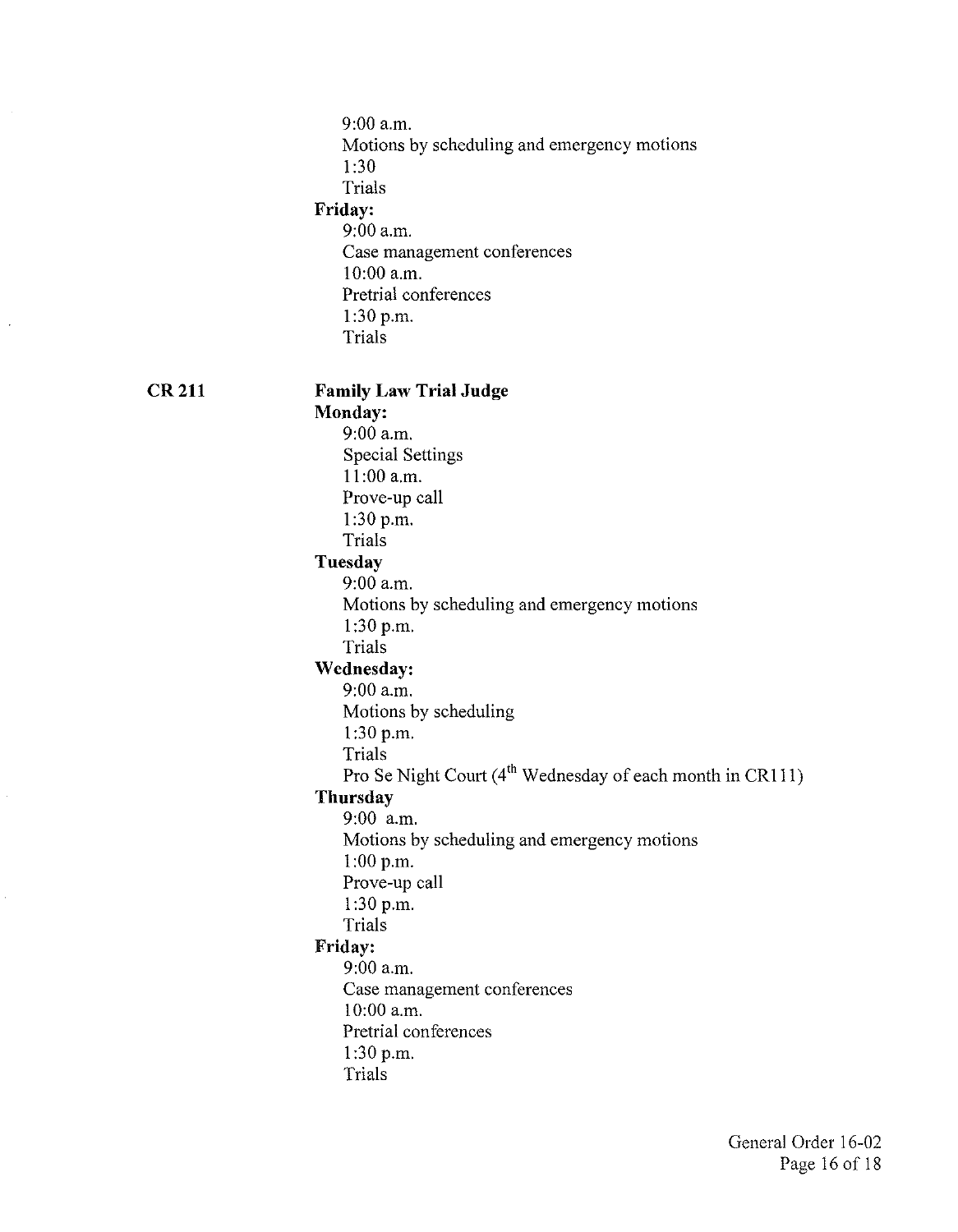# JUVENILE DIVISION KANE COUNTY JUVENILE JUSTICE CENTER **and**  KANE COUNTY COURT HOUSE

Upon due consideration of all relevant factors, including but not limited to, prior reassignment of the same file, recusals and substitutions of judge, judicial scheduling, consolidation of cases, and equitable distribution of caseloads, the Chief Judge and Presiding Judge of the Division retain the discretion to assign any case.

JJC

**KCCH** 

### Delinquency, Back-up Shelter Care Hearings as assigned

#### Monday, Tuesday, Wednesday and Friday

9:00 a.m. Juvenile delinquency 11:00 a.m. Pre-trial conference detention 1:00 p.m. Hearings and contested motions Thursday 9:00 a.m. Juvenile delinquency

11:00 a.m. Pre-trial conference detention 1:00 p.m. Juvenile court drug court staffing 3:00 p.m. Juvenile drug court

### Abuse and Neglect, Back-Up Detention Hearings as assigned, and Adoptions

#### Monday through Friday

9:00 a.m. Juvenile abuse and neglect 1:00 p.m. Shelter Care Hearings 1:30 p.m. Hearings and Contested Motions

#### 1st and 3rd Wednesdays Adoptions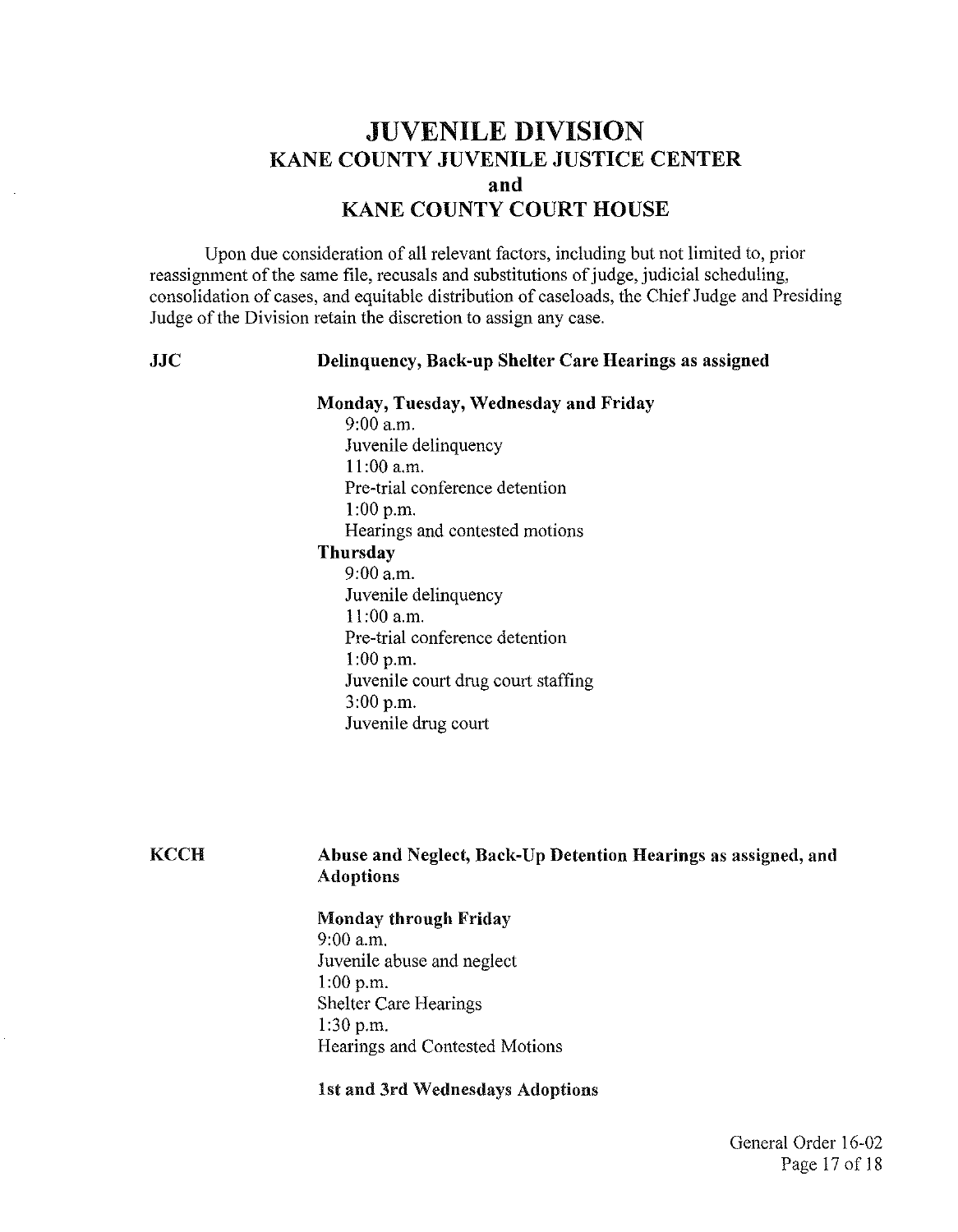Cases set by schedule during regular court hours as approved by Presiding Judge of the Division and assigned judge or by order.

ENTERED this 6<sup>th</sup> day of January, 2015

 $\frac{1}{\sqrt{2\pi}}$ Susan Clancy Boles, Chief Judge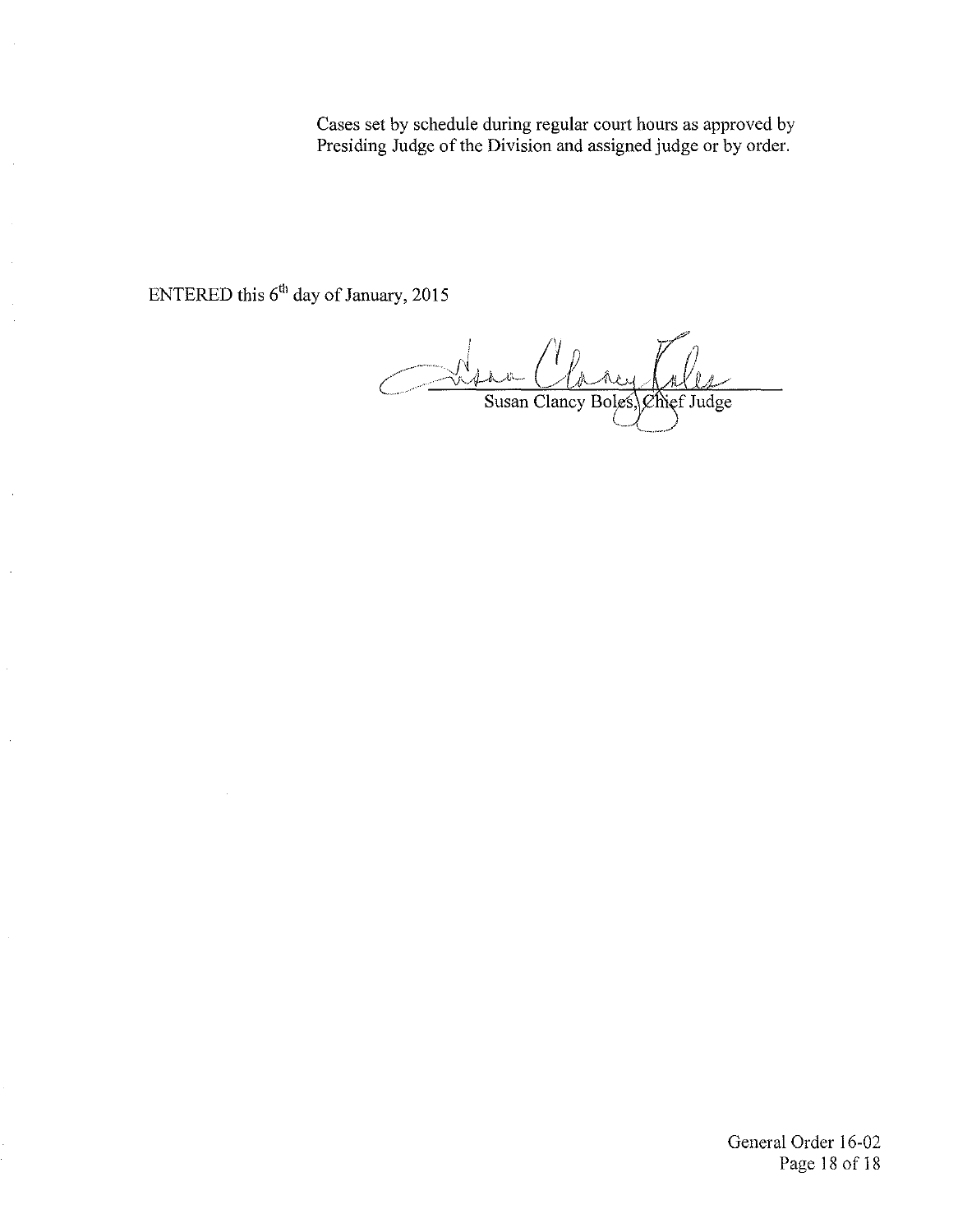| <b>AURORA BRANCH COURT</b>    |                                                  |                                                                    |                                                                                 |                                                        |  |
|-------------------------------|--------------------------------------------------|--------------------------------------------------------------------|---------------------------------------------------------------------------------|--------------------------------------------------------|--|
| Monday                        | Tuesday                                          | Wednesday                                                          | <b>Thursday</b>                                                                 | Friday                                                 |  |
| Aurora L AM<br>Aurora S AM/PM | Aurora L AM<br>Aurora S AM/PM                    | Aurora L AM<br>Aurora S AM/PM<br>Montgomery S AM                   | Aurora L AM<br>Aurora S AM/PM<br>Fox Valley Park Dist S AM<br>North Aurora L PM | Aurora S AM/PM<br>Sugar Grove L AM<br>Sugar Grove S AM |  |
| Aurora L AM<br>Aurora S AM/PM | Aurora L AM<br>Aurora S AM/PM<br>Montgomery S AM | Aurora L AM<br>Aurora S AM/PM<br>North Aurora S AM                 | Aurora L AM<br>Aurora S AM/PM<br>Montgomery L AM                                | Aurora S AM/PM<br>Sugar Grove S AM                     |  |
| Aurora L AM<br>Aurora S AM/PM | Aurora L AM<br>Aurora S AM/PM                    | Aurora L AM<br>Aurora S AM/PM<br>Montgomery S AM<br>Wabaunsee S AM | Aurora LAM<br>Aurora S AM/PM<br>Aurora University S PM<br>North Aurora L PM     | Aurora S AM/PM<br>Sugar Grove L AM<br>Sugar Grove S AM |  |
| Aurora L AM<br>Aurora S AM/PM | Aurora L AM<br>Aurora S AM/PM<br>Montgomery S AM | Aurora L AM<br>Aurora S AM/PM<br>North Aurora S AM                 | Aurora L AM<br>Aurora S AM/PM<br>Montgomery L AM                                | Aurora S AM/PM<br>Sugar Grove S AM                     |  |

 $\sim 3\%$ 

. . . .

 $\sim$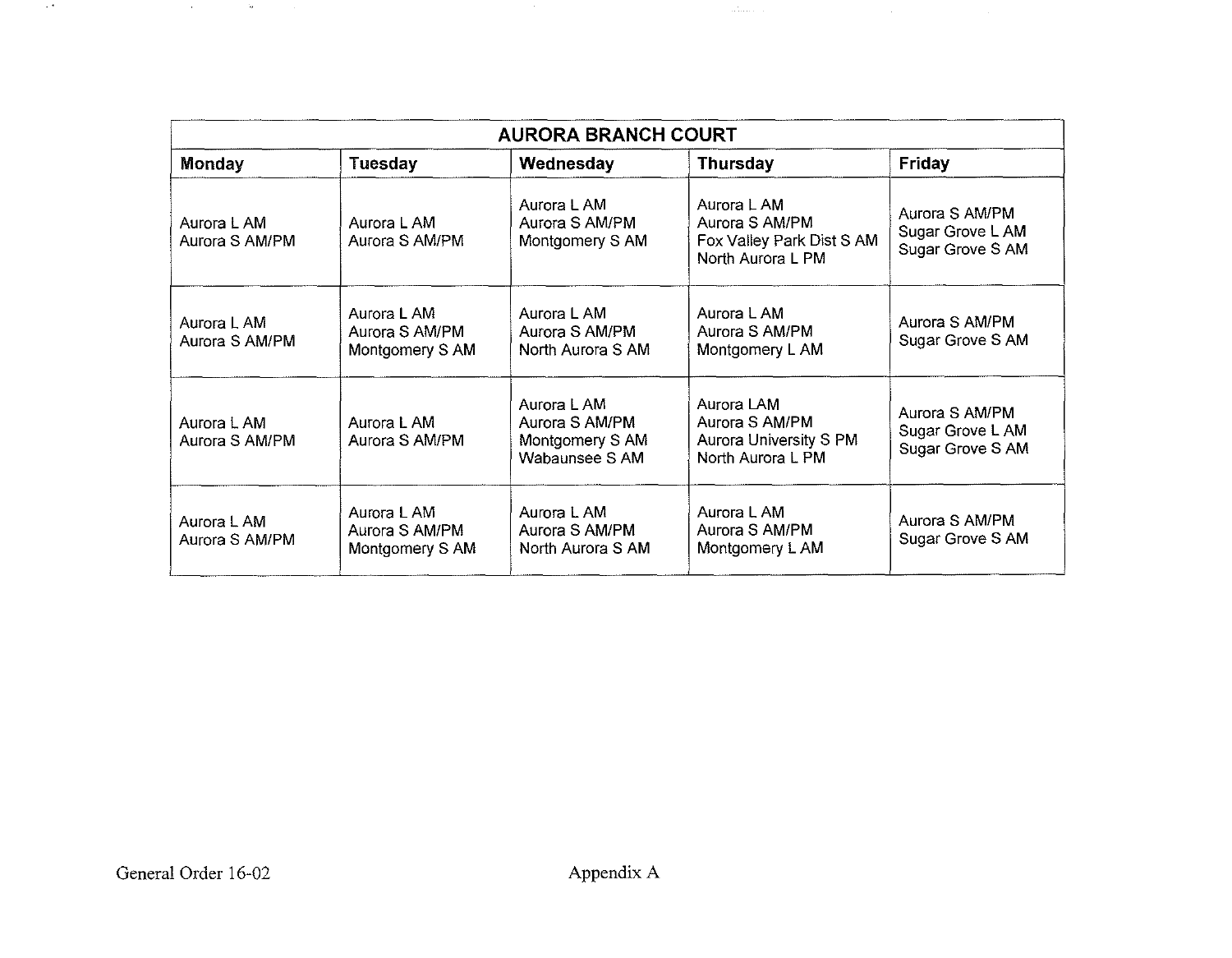|        | <b>CARPENTERSVILLE BRANCH COURT - Wednesday AM ONLY</b> |                                                                                                              |                 |               |  |
|--------|---------------------------------------------------------|--------------------------------------------------------------------------------------------------------------|-----------------|---------------|--|
| Monday | Tuesday                                                 | Wednesday                                                                                                    | <b>Thursday</b> | <b>Friday</b> |  |
|        |                                                         | West Dundee L AM<br>Barrington Hills L AM<br>Dundee Park Dist L AM<br>East Dundee L AM<br>Sleepy Hollow L AM |                 |               |  |
|        |                                                         | Barrington Hills L AM<br>Carpentersville L AM                                                                |                 |               |  |
|        |                                                         | West Dundee L AM<br>Barrington Hills L AM<br>East Dundee L AM<br>Gilberts L AM                               |                 |               |  |
|        |                                                         | Barrington Hills L AM<br>Carpentersville L AM                                                                |                 |               |  |

 $\gamma$  is a consequence of  $\gamma$  ,  $\gamma$ 

 $\mathcal{L}^{\text{max}}_{\text{max}}$  and  $\mathcal{L}^{\text{max}}_{\text{max}}$ 

 $\mathcal{O}(\mathbb{R}^4)$  . The second contribution of  $\mathcal{O}(\mathbb{R}^4)$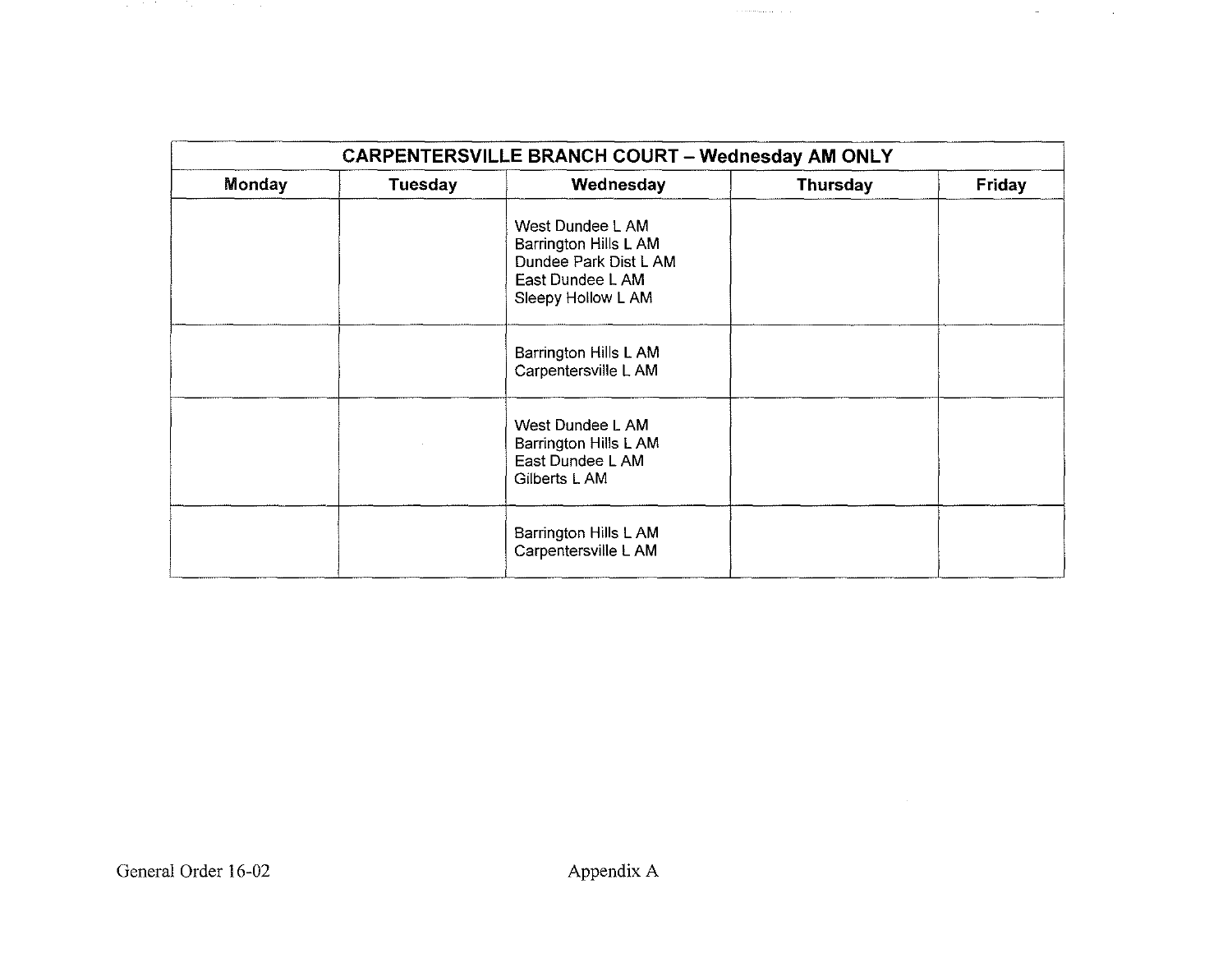| <b>ELGIN BRANCH COURT</b>         |                                                                                                                  |                          |                                                                                                                                       |        |  |  |
|-----------------------------------|------------------------------------------------------------------------------------------------------------------|--------------------------|---------------------------------------------------------------------------------------------------------------------------------------|--------|--|--|
| Monday                            | <b>Tuesday</b>                                                                                                   | Wednesday                | <b>Thursday</b>                                                                                                                       | Friday |  |  |
| Elgin S AM/PM<br>South Elgin S AM | Algonquin L AM<br>Elgin L AM/PM<br>South Elgin L AM<br>East Dundee S AM<br><b>ECC Police AM</b><br>Elgin S AM/PM |                          | Barrington Hills PM<br><b>Bartlett S AM</b><br>Carpentersville S AM<br>Elgin S AM/PM<br>W.Dundee S PM                                 |        |  |  |
| Elgin S AM/PM<br>South Elgin S AM | Algonquin L AM<br>Elgin L AM/PM<br>South Elgin L AM<br>Elgin S AM/PM                                             | E. Dundee Park Dist S PM | Barrington Hills PM<br><b>Bartlett S AM</b><br>Carpentersville S AM<br>East Dundee S PM<br>E. Dundee Park Dist S PM<br>Elgin S AM/PM  |        |  |  |
| Elgin S AM/PM<br>South Elgin S AM | Algonquin L AM<br>Elgin L AM/PM<br>Elgin S AM/PM<br>Sleepy Hollow S AM                                           |                          | <b>Barrington Hills PM</b><br><b>Bartlett S AM</b><br>Carpentersville S AM<br>East Dundee S PM<br>Pingree Grove L PM<br>W.Dundee S PM |        |  |  |
| Elgin S AM/PM<br>South Elgin S AM | Algonquin L AM<br>Elgin L AM/PM<br>Hampshire L AM/PM<br>Elgin S AM/PM<br>Pingree Grove S AM                      |                          | Barrington Hills PM<br>Bartlett S AM<br>Carpentersville S AM                                                                          |        |  |  |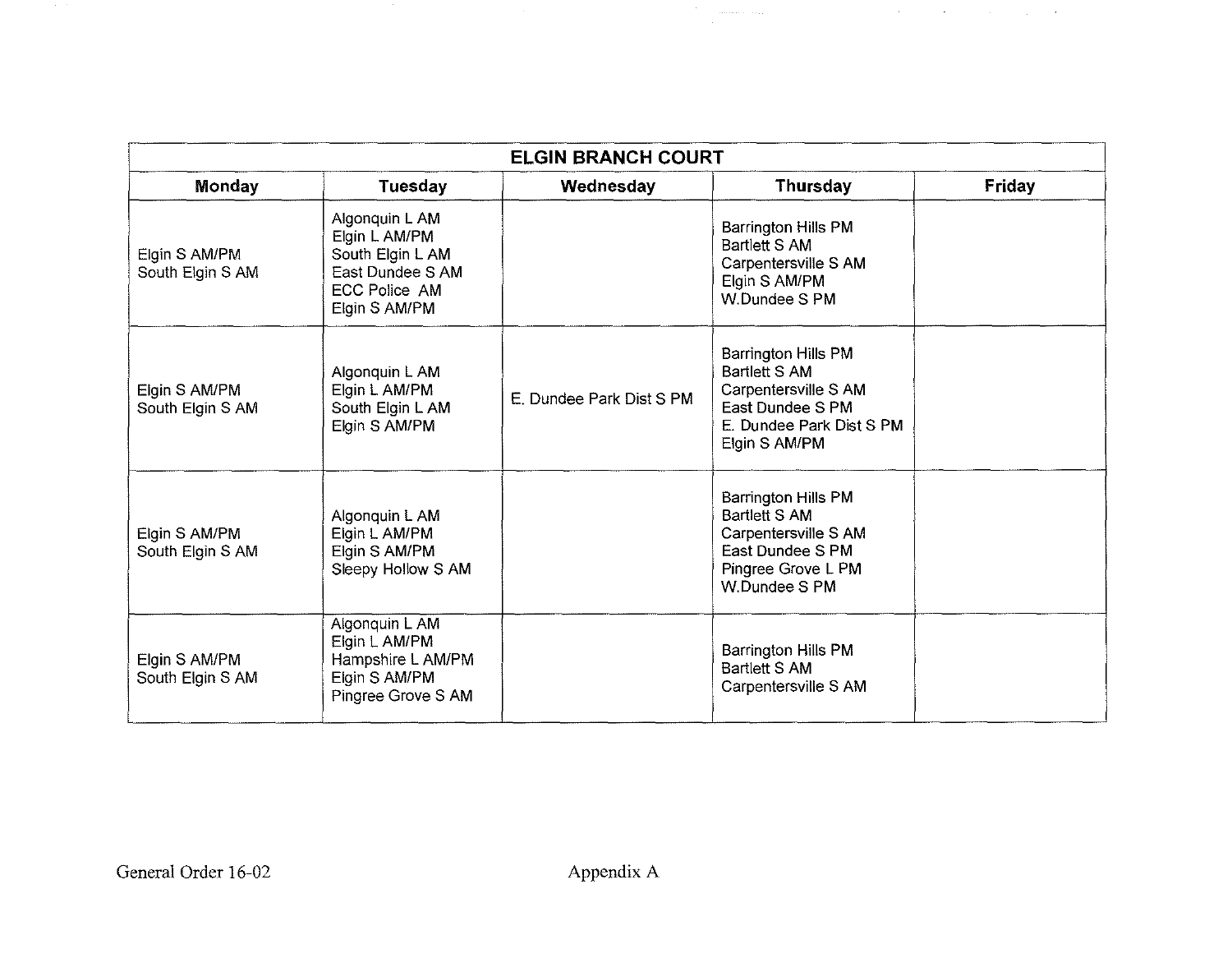| <b>KANE COUNTY BRANCH COURT</b>        |                                                                            |                                                                                                            |                                                                   |                                                                                                                                                                            |  |
|----------------------------------------|----------------------------------------------------------------------------|------------------------------------------------------------------------------------------------------------|-------------------------------------------------------------------|----------------------------------------------------------------------------------------------------------------------------------------------------------------------------|--|
| <b>Monday</b>                          | Tuesday                                                                    | Wednesday                                                                                                  | Thursday                                                          | Friday                                                                                                                                                                     |  |
| Huntley L AM<br>Animal Control AM      | Batavia L AM<br>Geneva L AM                                                | Dupage Forest Preserve AM/PM<br>IL Dept Resources S AM<br>Kane Co. Sheriff S AM                            | St. Charles L AM<br>St. Charles S AM                              | Elburn L AM<br>IL Atty. General SAM<br>IL Bureau S AM<br>IL Dept Public S AM<br>IL Dept State Police S AM<br>Dist 15 S AM<br>Dist 2 AM                                     |  |
| Animal Control AM                      | Batavia L AM<br>Campton Hills L AM<br>Geneva L AM<br>Kane Health Dept S PM | Dupage Forest Preserve AM/PM<br>IL Dept Resources S AM<br>Kane Co. Sheriff S AM                            | St. Charles L AM<br>St. Charles S AM                              | Big Rock L AM<br>Elburn L AM<br>IL Atty. General SAM<br>IL Bureau S AM<br>IL Dept Public S AM<br>IL Dept State Police S AM<br>Dist 15 S AM<br>Dist 2 AM<br>Maple Park L AM |  |
| Animal Control AM                      | Batavia L AM<br>Geneva L AM                                                | Dupage Forest Preserve AM/PM<br>IL Dept Resources S AM<br>Kane Co. Sheriff S AM<br>Village Burlington L PM | Kane Forest Preserve S AM<br>St. Charles L AM<br>St. Charles S AM | IL Atty. General S AM<br>IL Bureau S AM<br>IL Dept Public S AM<br>IL Dept State Police S AM<br>Dist 15 S AM<br>Dist 2 AM<br>Wayne L AM                                     |  |
| <b>Animal Control AM</b><br>Wayne L AM | Batavia L AM<br>Geneva L AM                                                | Dupage Forest Preserve AM/PM<br>IL Dept Resources S AM<br>Kane Co. Sheriff S AM                            | St. Charles L AM<br>St. Charles S AM                              | IL Atty. General SAM<br>IL Bureau S AM<br>IL Dept Public S AM<br>IL Dept State Police S AM<br>Dist 15 S AM<br>Dist 2 AM                                                    |  |

are consequently as  $\alpha\in\mathbb{R}^n$